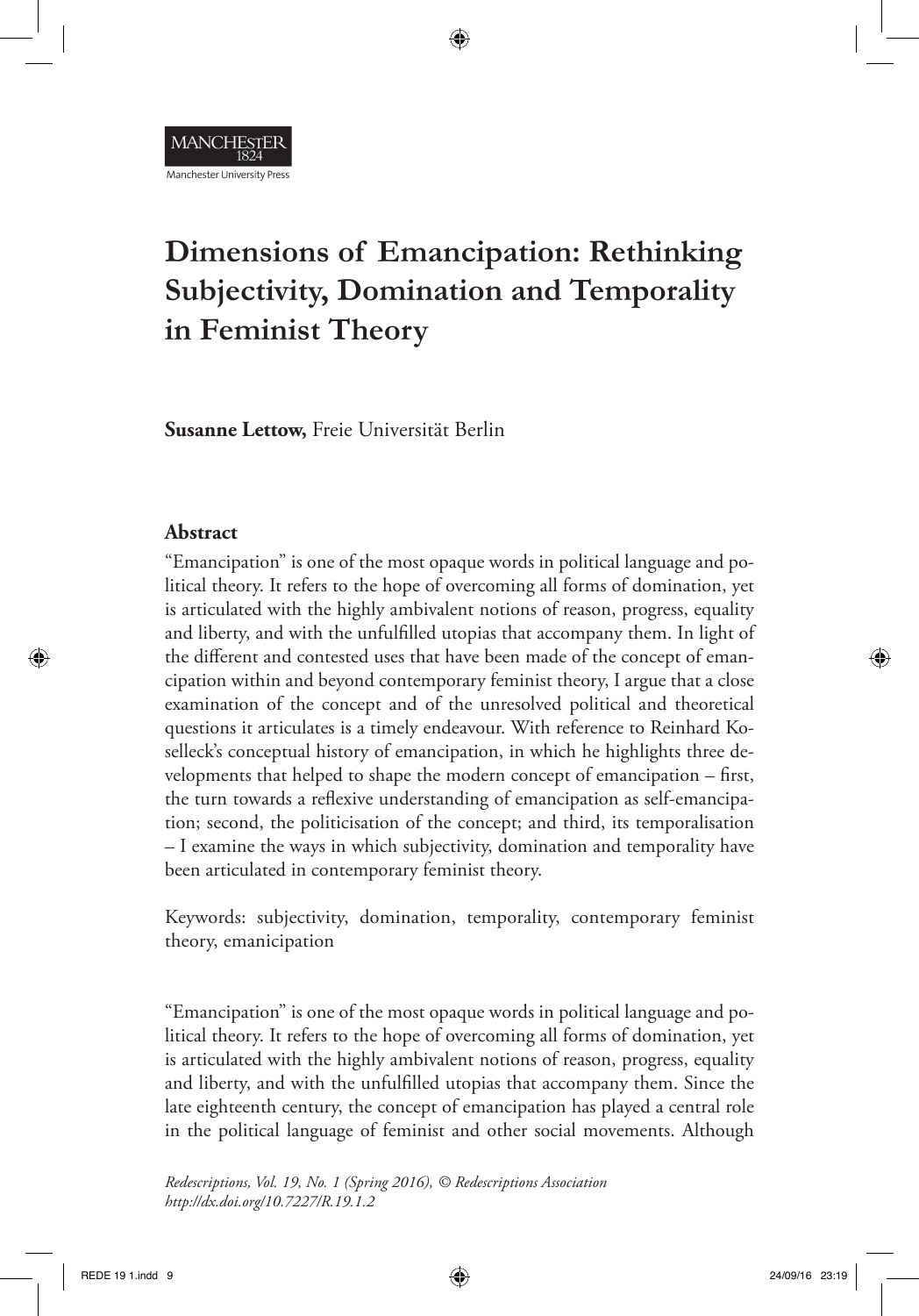the different uses that have been made of the concept seem to converge and gravitate around common themes, "emancipation" has not, however, acquired a specified meaning, neither in the formative contexts of the nineteenth century nor through the usages that developed over the centuries that followed. Surprisingly, political and social theorists have paid little attention to the concept of emancipation and its theoretical conundrums in contrast to other political-theoretical concepts such as, for example, freedom, justice or equality. Or when they did, it was mainly from a critical perspective.

⊕

In the early 1990s, Ernesto Laclau formulated a powerful critique of the concept of emancipation, arguing that the very idea of emancipation is based on a linear view of history as progress, a rationalist idea of the subject, and an understanding of power and domination in terms of repression and alienation. All these assumptions, he proposed, rely on unquestioned, essentialist foundations, and thus foster totalising, if not totalitarian, ways of understanding the social and the political. In a similar vein, Judith Butler equated "emancipation" with a representational understanding of politics and a juridical model of the subject. "Feminist critique," she argued, should in contrast, "understand how the category of 'women,' the subject of feminism, is produced and restrained by the very structures of power through which emancipation is sought" (Butler 1990, 2). In light of these critiques, the concept of emancipation seemed to be obsolete.

However, the concept did not vanish entirely from feminist discourse. In the heated debates on feminism and postmodernism during the 1990s, Seyla Benhabib, for example, warned that this alliance might "place in question the very emancipatory ideals of the women's movements altogether" (Benhabib 1995, 22). Wendy Brown asked how one could "conjure an emancipatory future" while living in the "broken narratives" of modernity (Brown 2001, 14). In addition, the concept of emancipation has recently made a new appearance in feminist debates. Most prominently, Nancy Fraser has proposed emancipation as a political strategy beyond neoliberal marketisation and state paternalism. From a more sceptical point of view, Joan Scott has critically analysed the "work the language of emancipation and equality is doing" (Scott 2012, 162) in the present, when emancipation is no longer conceived of as a political claim or result of political struggle, but as a quality that inheres in persons or groups of persons. "From this perspective," Scott argues, "emancipation is not a matter of being free of prior impediments, but of understanding oneself in modern Western terms" (ibid., 152). Despite the ideological workings of the notions of emancipation and equality, however, Scott also evokes a possible positive meaning of emancipation. With reference to the early Marx's notion of "human emancipation," she appeals for a re-politicisation of the notion in order to "forge a genuine political community dedicated to achieving greater measures of social equality" that do not erase differences (ibid., 165).

10

⊕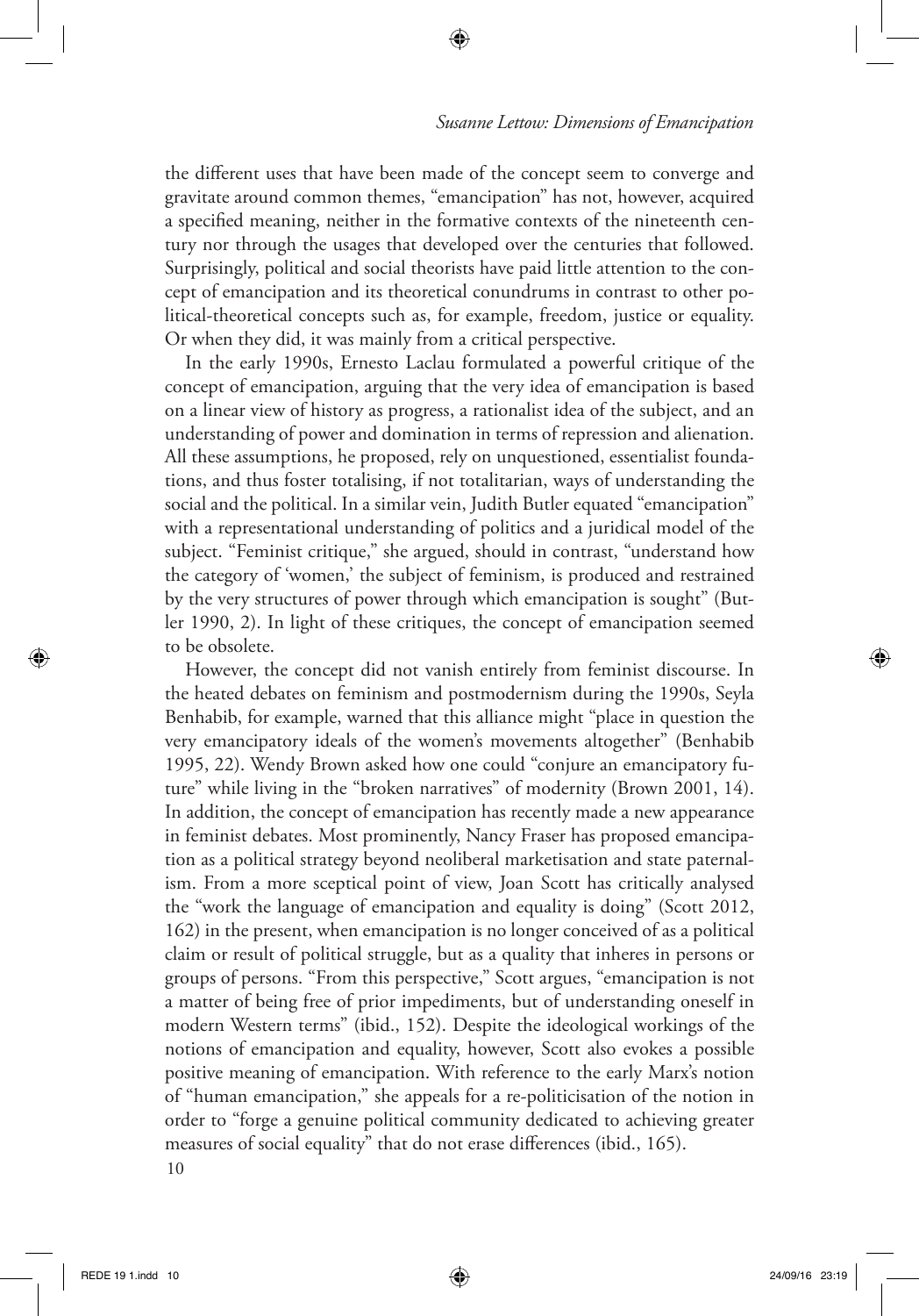In light of these different and contested uses that have been made of the concept of emancipation within and beyond contemporary feminist theory, I think that a close examination of the concept and of the unresolved political and theoretical questions it articulates is a timely endeavour that contributes to the re-politicisation of feminist theory. In what follows, I argue that "emancipation" is enmeshed with pressing questions about subjectivity, domination and temporality. I thereby build on Reinhard Koselleck's account of the conceptual history of emancipation in which he highlights three developments that helped to shape the modern concept of emancipation. These are, first, the turn towards a reflexive understanding of emancipation as self-emancipation; second, the politicisation of the concept; and third, its temporalisation. With reference to Koselleck's analysis, I examine the ways in which these dimensions have been articulated in contemporary feminist theory.

↔

In the first part, I scrutinise the understanding of subjectivity in terms of subjection. By focusing primarily on the incorporation and re-iteration of norms, this theoretical orientation tends to neglect processes of transgression or of disentanglement and dis-attachment from structures of domination. I argue that a theory of subjectivity is needed that highlights the capacities of "re-doing" the demos<sup>1</sup> and thus by reshaping oneself and social relations reshaping democratic political engagement. I thereby draw on insights formulated in affect studies and in the political theory of Antonio Gramsci.

In the second part, I discuss prevalent understandings of power in contemporary feminist theory, and argue that a theoretically sound notion of domination is needed, firstly, in order to overcome tendencies towards a culturalisation and racialisation of gendered forms of domination and, secondly, with respect to an integral understanding of capitalism. In the third part, I finally argue that the anticipatory, future-oriented aspect of emancipation can and should be re-conceptualised without falling back on notions of linear time. While poststructuralist critiques of linear time have successfully deconstructed the "grand narrations" of progress and revolution, they have tended to downplay the temporal dimension of the future. I argue that, both from the perspective of an encompassing theory of domination and from the perspective of a politics of subjectivity that highlights potentials for individual and collective self-transformation, it is relevant to rethink the temporality of social and political transformation. Although my reflections on subjectivity, domination and temporality do not lead to a full-fledged theory of emancipation I conclude that this concept and its ambiguous and polyvalent history can serve as a theoretical catalyst that helps to reshape the political-theoretical language of feminism.

⊕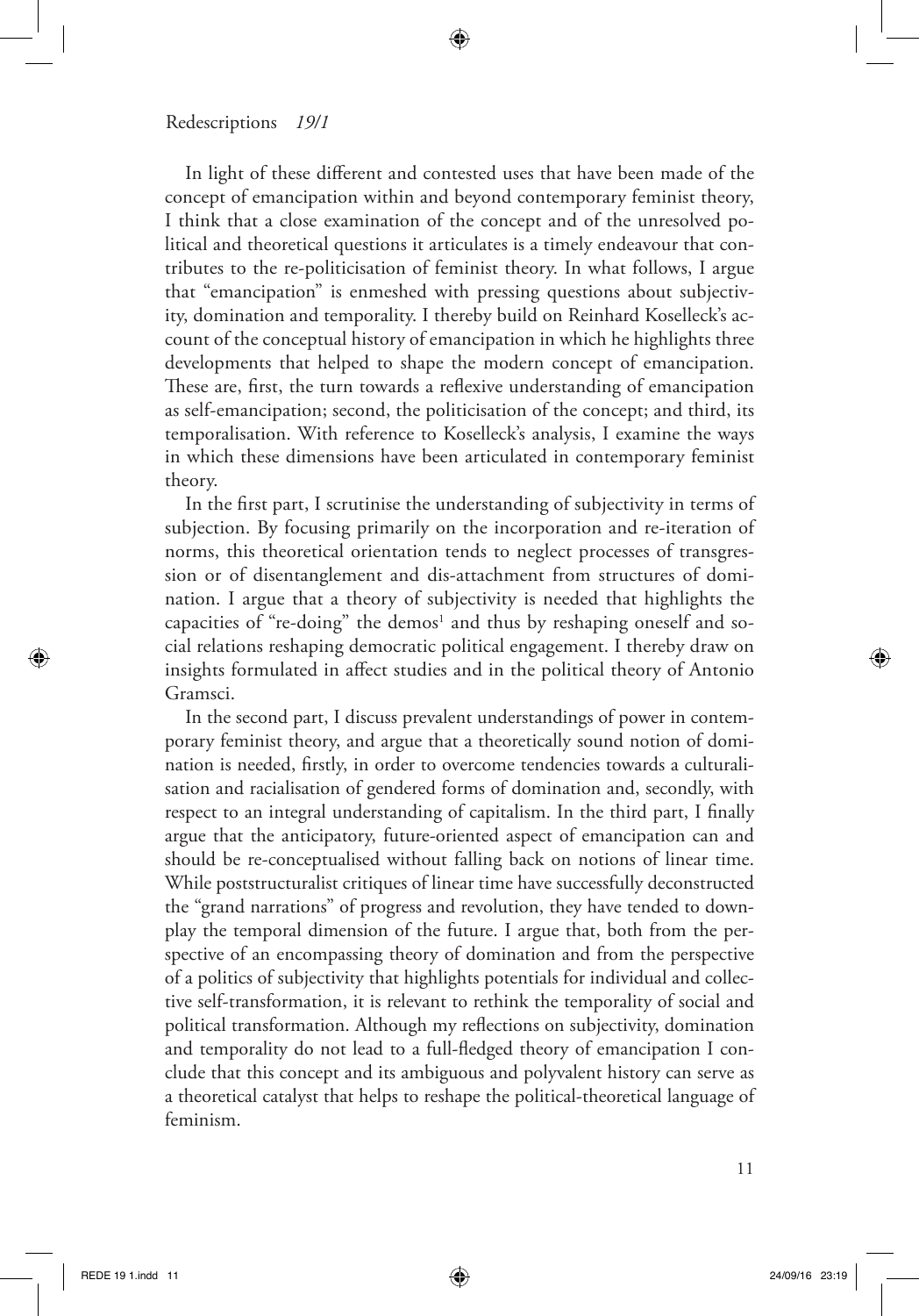# **1. Emancipation as a politics of subjectivity**

In his conceptual history of emancipation, Reinhard Koselleck has stressed that the meaning of "emancipation" underwent significant change in the late eighteenth and early nineteenth centuries. In Roman Law, emancipation meant the father's legal act of accrediting maturity to his son. In the context of social and political movements such as the Jewish emancipation vis-à-vis the Christian state around 1800, the emancipation of the Catholics in England, abolitionism, or the early socialist and women's movements, however, the original legal meaning of emancipation changed. In particular, "emancipation" no longer referred to a legal act by a sovereign, be it the paterfamilias or the state, but came to be understood as a political process of transformation that included a process of self-transformation. As Koselleck puts it, the term became "reflexive" in the grammatical sense of the word: it was no longer about emancipating someone else, but about emancipating or empowering oneself. An early indicator of this process can be found in a French dictionary from the early eighteenth century in which the author explains that emancipation means "to give oneself too much freedom" or to "shed all subservience" (Koselleck and Grass 1992, 159). Emancipation in the modern sense of the term thus came to designate a process of becoming noncompliant, or of not responding to ideological interpellations. In his 1784 essay *An Answer to the Question: What is Enlightenment?* Kant framed this process as the overcoming of "self-incurred immaturity," stressing that social transformation cannot be reduced to a political revolution but requires a self-transformation that he equates with the courage to "use one's own understanding without the guidance of another" (Kant 1784/2003, 54).

⊕

Although Kant, who did not use the term "emancipation," built on a rationalist notion of individual autonomy, he grasped an important dimension of the process of emancipation, namely the fact that it is a process which necessarily requires some sort of self-transformation. Kant speaks of "cowardice" and "laziness" that have to be overcome through "courage". This certainly does not capture the complexity and the ambivalences of overcoming subjection, and the idea that rationality, and the public sphere – understood as an assemblage of autonomous moral agents – were themselves structured through forms of power and domination, was obviously beyond the scope of his argument. However Foucault in his reading of Kant's essay rightly highlighted the fact that Kant articulates a politics of subjectivity. Foucault reformulated this as a "critical ontology of ourselves … in which the critique of what we are is at one and the same time the historical analysis of the limits that are imposed on us and an experiment with the possibility of going beyond them" (Foucault 1984, 14). Diana Coole therefore speaks of the "Kantian-Foucauldian sense of

⊕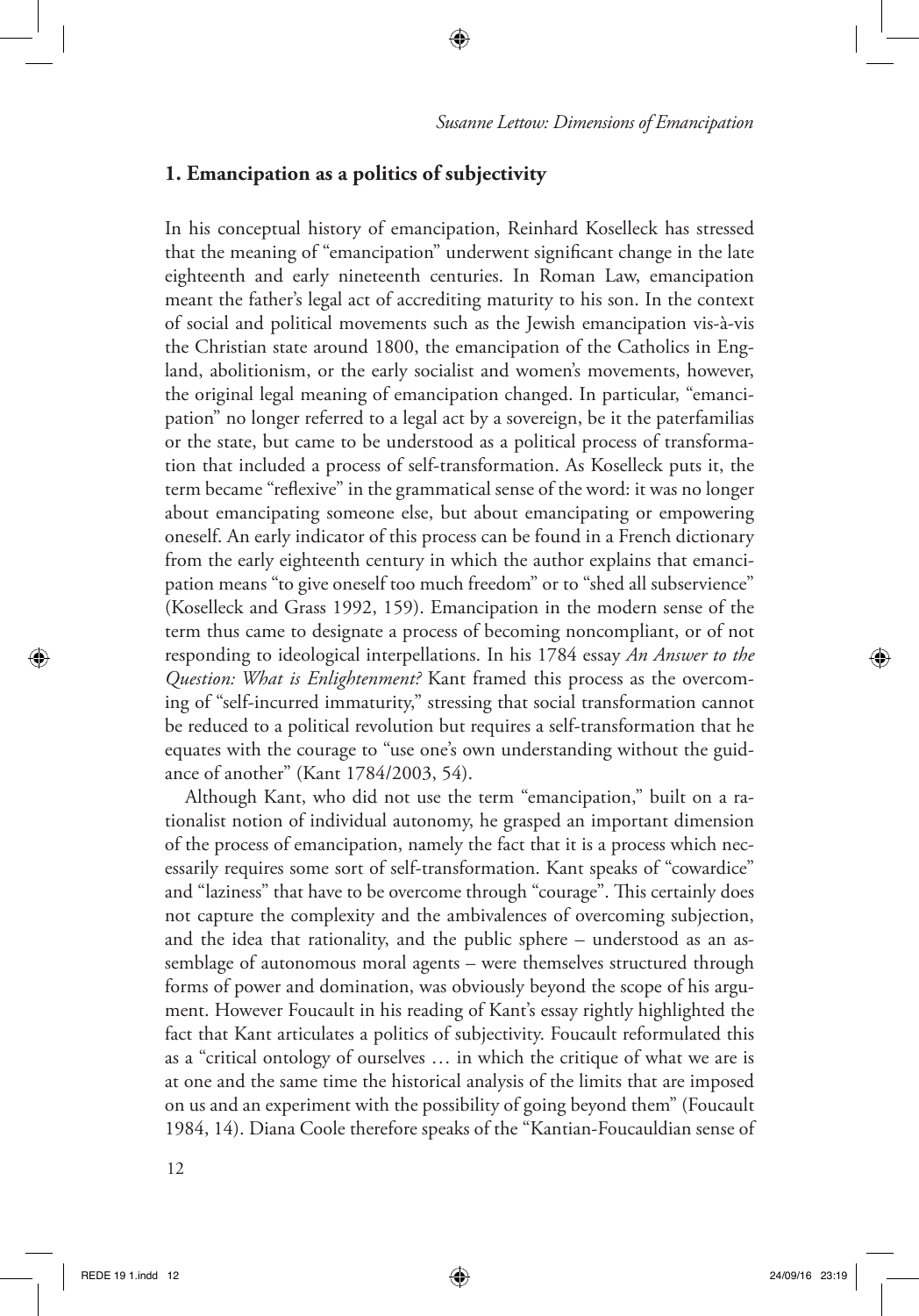emancipation as an ongoing process of becoming" (Coole 2015, 532) which she specifies as a "critical ethos". This ethos, Coole explains from an existentialist perspective, is a certain "way of (co-)existing in which taken for granted assumptions, identities, habits, embodied styles, everyday conduct, are simultaneously implicated in, and continually called upon, as the medium for a relentless process of denaturalization, expressive improvisation, and experimental reinvention" (ibid., 536).

↔

Such a politics of subjectivity has been crucial for the various feminist movements since the nineteenth century because these movements did not only seek to change legal frameworks and economic conditions but also daily modes of living, of self-perception and habitus. Coole refers to the politics of consciousness-raising that was developed in the Anglophone women's movements of the 1970s, but other examples could be drawn from the history and present of feminism. Indeed, Judith Butler's concepts of gender performativity and resignification build on the insight that the subversion of domination requires the subjects themselves to change even if they cannot escape or "liberate" themselves from structures of power. In so far as "bodies never quite comply with the norms by which their materialization is impelled" they have the potential "to spawn rearticulations that call into question the hegemonic force of that very regulatory law" (Butler 1993, 1). The modifications of the ways in which bodies relate to the norms can thus induce a destabilization of the supra-individual order of "the law" – although they cannot overthrow it.

13 From the perspective of critical theory, Amy Allen has framed this as an understanding of emancipation "without utopia". A Foucauldian-Butlerian idea of emancipation cannot, as Amy Allen has put it, "refer to a utopian form of social life beyond or outside of power relations, but rather envisions the radical transformation of a state of gender domination into mobile, reversible, and unstable relations of power that are also practices of freedom" (Allen 2015, 517). Like Coole, Allen highlights the fact that Foucault and Butler rearticulate central aspects of emancipation and indeed envision social, cultural and political change. However she also argues that Butlerian and Foucauldian understandings of subjectivity, which have inspired feminist theory during the last decades, primarily emphasise the ways in which norms and power relations are assumed, incorporated and reiterated. As a consequence, critical analyses of the production of consensus and compliance with social norms and orders have proliferated, whereas the study of dissent, rejection and resistance has been marginalised. Allen explicitly discusses this problem in her book *The Politics of Ourselves*, and formulates the task "to envision subjects as both culturally constructed in and through relations of power and yet capable of critique" and of overcoming subjection (Allen 2008, 21). Accordingly, if one does not want to fall back on a liberatory, voluntarist vocabulary and the

REDE 19 1.indd 13 24/09/16 23:19

⊕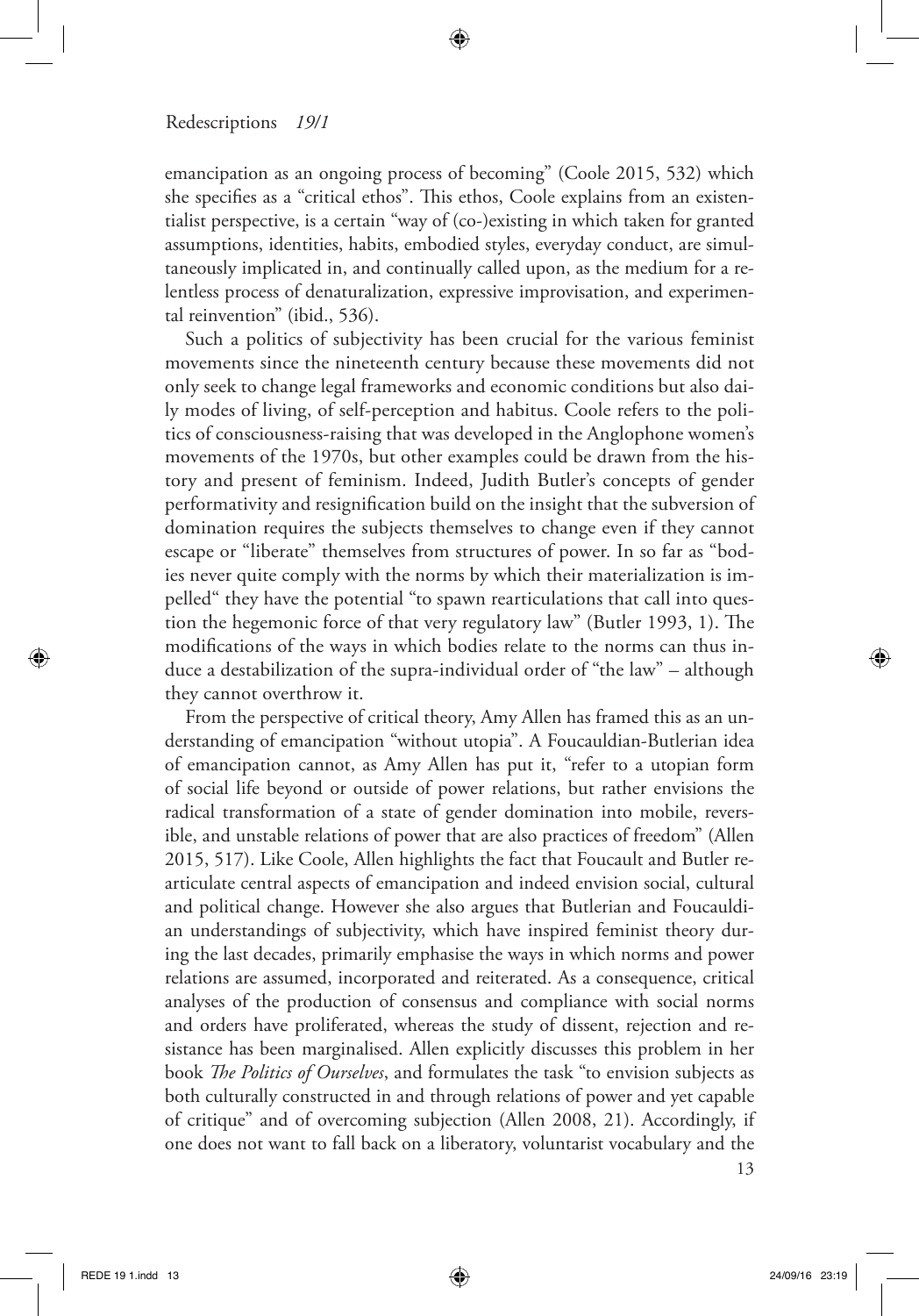illusion of individual autonomy, the question arises of how to develop a new theoretical understanding of the transgressive potentials of subjectivity. Allen here draws on Butler's analysis of desire and argues, that "questions of will and desire" need to be incorporated into a Habermasian account of autonomy so that "the prospects for reworking will and desire in a direction that motivates emancipatory self-transformation" can be better understood (ibid., 12). However, I think that instead of reconciling Habermasian and Butlerian perspectives, both need to be transformed in order to rethink the transgressive potentials of subjectivity.

⊕

In my view, affect studies provide productive impulses in this respect in so far as they acknowledge the fact that affects can work in both directions, i.e. towards stabilising attachments to bad and painful situations or subordinate positions, but also towards dissent and transgression. As Brigitte Bargetz has highlighted, in order to understand the way in which emancipation is "working through affect and emotion" (Bargetz 2015, 92–3) the political ambivalence of emotions needs to be taken into account. Neither "romantizicing" (ibid., 81) the workings of affects, nor a purely critical stance towards the ideological forms of affect politics is adequate. What is needed is a critical understanding of affects that reveals their potential to disrupt established modes of relating to oneself and to others. In particular, negative affects such as despair, feelings of failure and fear contain an emancipatory potential. Unhappiness, as Sara Ahmed puts it, "may also provide an affective way of sustaining our attention on the cause of unhappiness" (Ahmed 2010, 75). It can have a criticalepistemic dimension in so far as it may provide the insight that "unhappiness is structured and that what happens to us might be connected in some way to what happens to others" (ibid., 87). This does not necessarily mean that unhappiness or other negative affects lead to rational insights but that certain ways of dealing with affects can result in the creation of new horizons of agency. "Feminist subjects" who take their feelings of discontent seriously, Sara Ahmed stresses, "in refusing to be well-adjusted not only mourn the losses" of missed or unrealized possibilities, "but in mourning open up other possibilities for living" (ibid., 79).

14 This, of course, is not an immediate or automatic result. In contrast, emancipation understood as a politics of subjectivity requires an active re-working of affects and attachments which aligns with a collective "politics of needs interpretation" and a contestation of the ways in which needs, desires and affects are politically articulated. As Nancy Fraser argued in the context of feminist debates on the welfare state in the late 1980s, not only the means of satisfaction but the needs themselves are constantly being interpreted and contested. What counts as a need? Who succeeds in presenting particular needs as relevant and pressing? By what means and strategies do other needs appear as less important or negligible, or get totally omitted from the discussion? Obviously,

REDE 19 1.indd 14 24/09/16 23:19

⊕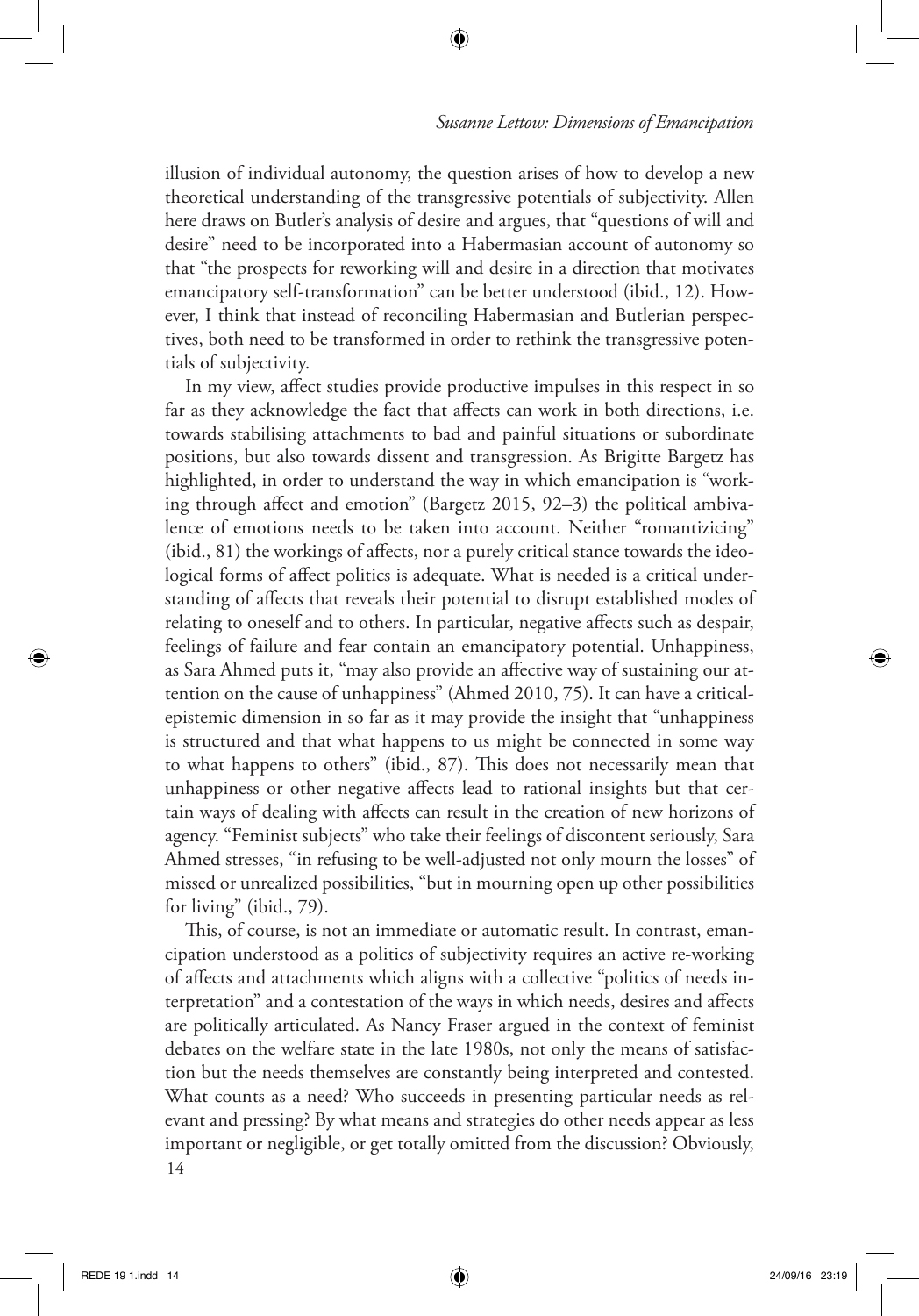these questions require a critical analysis of the institutions through which authoritative interpretations are developed, as well as a politics that challenges the sedimented structures of needs interpretations. In addition, it is important to analyze the ways in which needs are co-constituted through the "distribution of emotions".2 Re-working and re-articulating affects, needs and desires thus means both, to re-shape oneself and to re-shape the social infrastructures of their production.

⊕

From this point of view, the main problem that a theory of subjectivity has to solve is not how to conceptualise critique and subversion in the absence of an "outside" of power – a problem that, for decades, has bothered feminist theorists working in the tradition of critical theory. The challenge, in my view, is to understand how individual and collective, personal and societal processes of transformation are entangled and interfere with one another. For this purpose, some insights can be drawn from Antonio Gramsci's political philosophy. In particular, his concept of the individual as a "historical bloc" seems to be helpful because it overcomes the conceptual separation between the individual and the social, the personal and the political. According to Gramsci, the individual is an assemblage "of purely individual and subjective elements and of mass and objective or material elements with which the individual is in an active relationship" (Gramsci Q 10 II, § 48, 682). This means that subjectivity is in fact shaped through a "series of active relations" (ibid. §54, 669) through which the individual engages with others, albeit to different degrees. Some of these relations are more concrete and personal while others are more abstract. The "synthesis of the constituting elements is 'individual,' but it cannot be realised and developed without an activity directed outward, modifying external relations both with nature and, in varying degrees, with other humans<sup>3</sup>, from the various social circles in which one lives, up to the greatest relationship of all, which embraces the whole human species" (ibid. § 48, 682). It is on this conceptual basis that Gramsci conceives of the co-constitution of individual and political agency. Political activity that is geared towards changing historically sedimented social structures of power and domination is, in his view, inseparable from activities that are geared towards a transformation of subjectivity. To engage in the transformation of societal relations for him means "to potentiate oneself and to develop oneself" (ibid.), while "to modify one's own personality means to modify the ensemble of these relations" (ibid, 670).

Against this backdrop, emancipation can be understood as a politics of subjectivity in which processes of individual and collective self-transformation, including the reworking of affects, desires and needs, constitute societal change and vice-versa. Emancipation can thus be specified as a politics of the production of new forms of relating to oneself and to others.

⊕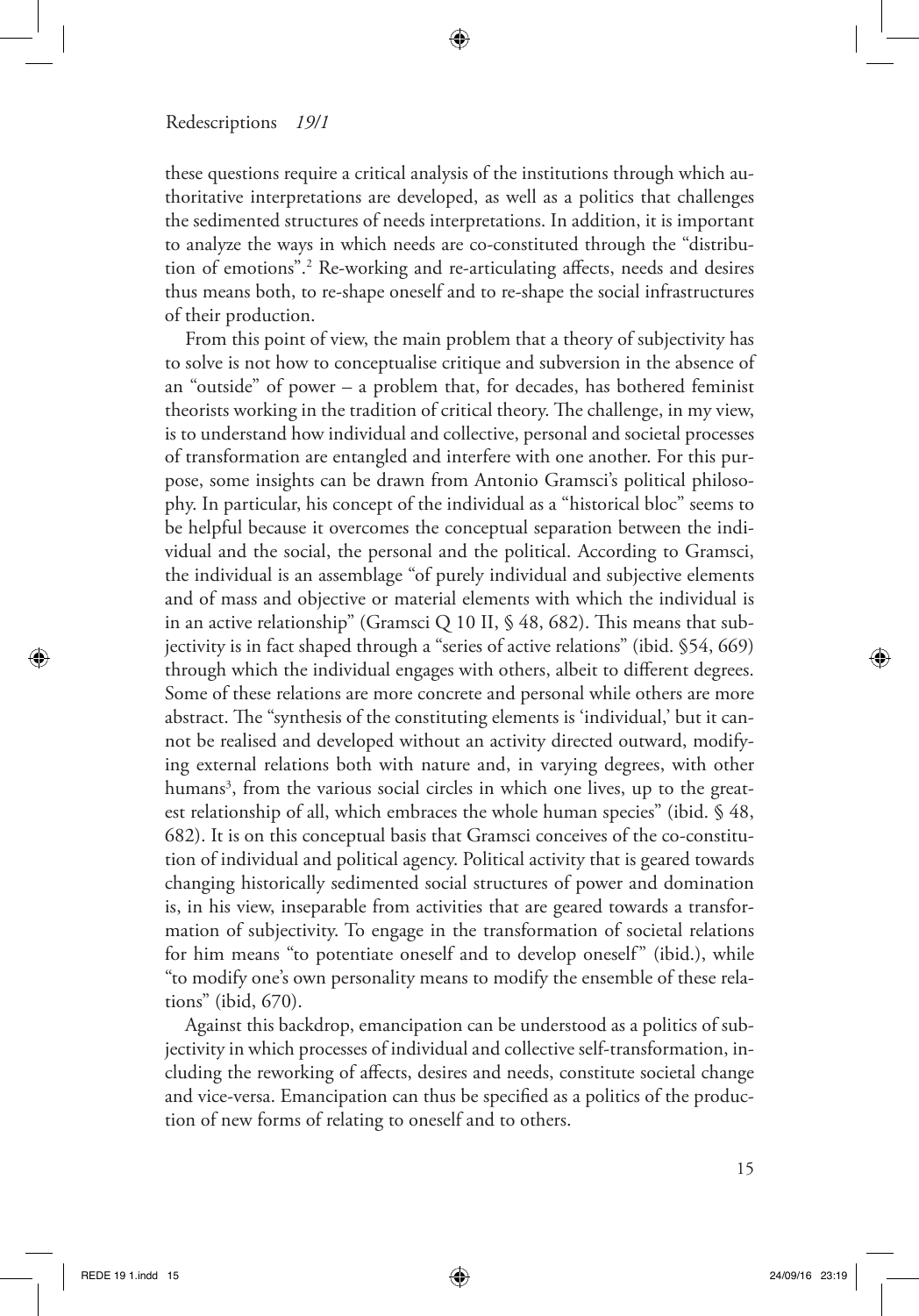# **2. Emancipation as a critique of domination**

As Reinhard Koselleck has argued, a second major characteristic of the modern concept of emancipation is that it has been politicised. Whereas in the centuries before, "emancipation" had a purely juridical meaning, the concept acquired a political meaning in the early nineteenth century. It was "de-juridified" (Grass and Koselleck 1975, 160) although it never completely lost its juridical meaning. This process went hand in hand with a universalization of the meaning of "emancipation". In Roman Law, the act of emancipation referred to single individuals, and later – where the legal meaning remained dominant – to the act of granting equal rights to particular social groups defined by nation, religion or social status. In this sense, emancipation was always particularistic. However, this particularism – which remains a necessary element of emancipatory processes if they are to be forms of "self"-empowerment – was curtailed in the process of the politicalization of "emancipation". What was at stake in struggles over emancipation came to be seen not only as the enfranchisement of individuals or particular groups, but increasingly as a process of overcoming all forms of domination. "Emancipation," Koselleck writes, "provided the common denominator of justice for all demands aimed at the eradication of legal, social, political or economic inequality" (Koselleck 2002, 254). Although the concept became "multivalent and could signify completely different political meanings," it did not lose its "general plausibility" (ibid. 254– 5). On the contrary, on could say that "emancipation" through its various usages was constituted as an intersectional concept, not in the sense that those who used the term in the various contexts – feminists, abolitionists, socialists, proponents of cultural and religious equality – applied intersectional analyses of power and domination, but in the sense that it offered a shared political language for the various emancipatory struggles. Traveling across different social movements, the concept of emancipation carried the possibility of building political alliances and convergences without losing sight of the singularities of different forms of domination. Universalism, in this context, was not so much postulated as a norm against which political practices are judged but emerged as a political horizon and the possible result of the structural convergence of different emancipation processes.

In any case , Marx' critique of "political emancipation" – in contrast to what he called "human emancipation" – was a major contribution to the politicalisation and universalisation of "emancipation," in so far as he articulated emancipation as the opposite of domination, and not only as the admission of rights through a sovereign power. "Political emancipation," or the admission of human and citizen rights, Marx argued in *On the Jewish Question*, works on the basis of abstract equality but does not transform the conditions of inequality.

⊕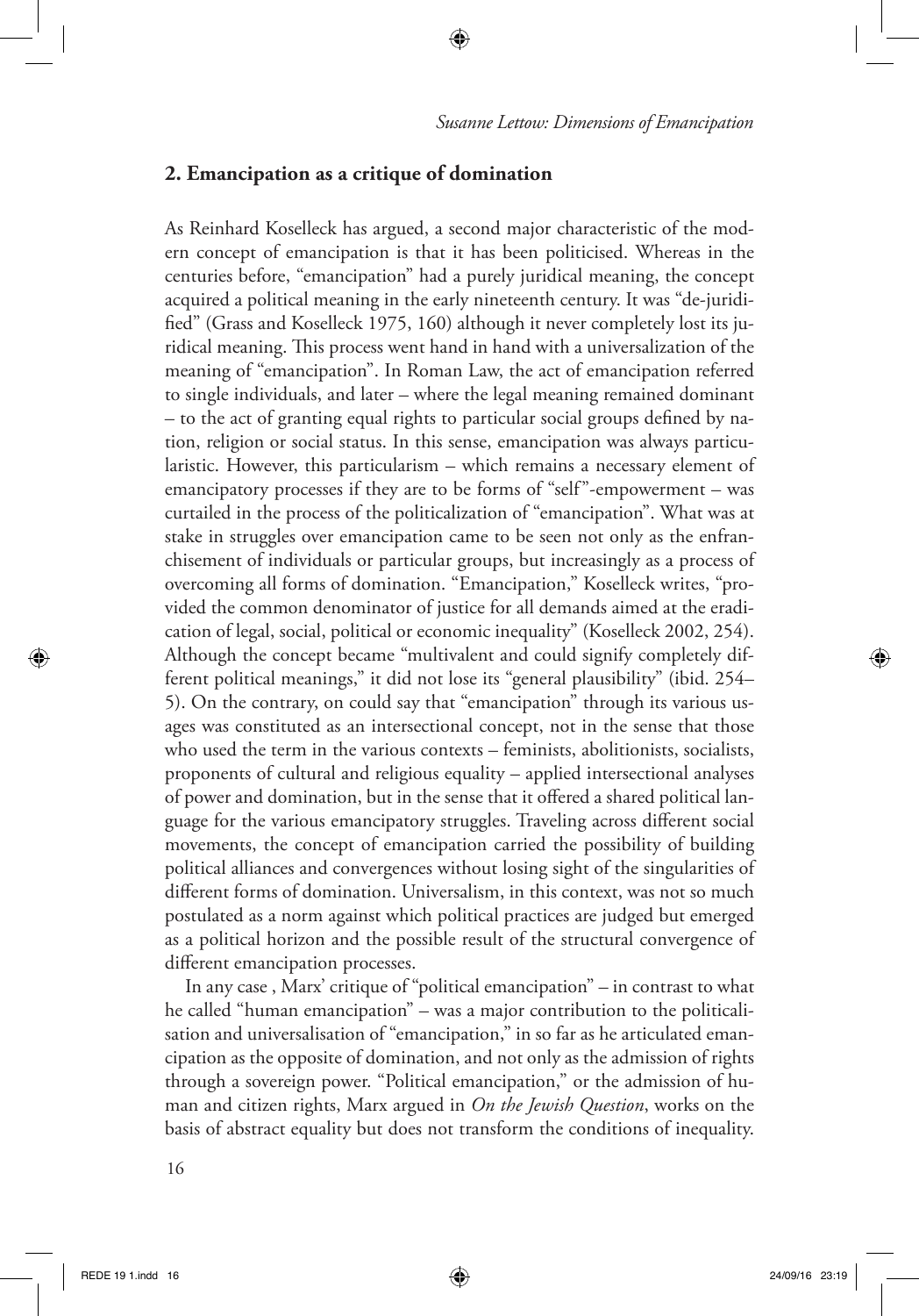As Wendy Brown has put it, "the 'constraint' from which political emancipation 'frees' the individual is politicized identity – the treatment of a particular social identity as the basis from deprivation of suffrage, rights or citizenship. But […] emancipation from this constraint does not liberate the individual from the conditions constitutive or reiterative of the identity" (Brown 1995, 105). On the contrary, the admission of rights subjugates the individual to the state and civil society, and thus produces a new form of domination.<sup>4</sup> What is crucial here is that, by revealing the limits of "political emancipation," Marx' shifted theoretical attention from the question of what kinds of rights and privileges should be granted to whom, to the question of to what extent societal relations are structured through forms of domination, including juridical and normative infrastructures. As a consequence, a new theoretical horizon emerged in which the main question to answer is: what is domination, and how does it work?

⊕

This shift of political and theoretical attention from struggles over rights to a critique of domination still poses a challenge for contemporary feminist theory, particularly for those strands of feminist theory that in one way or the other focus on "norms" – whether Habermasian attempts to find rational justifications or poststructuralist approaches that critically analyse the workings of norms and normativity. Even "anti-normative" approaches that have revealed the power effects of norms have largely neglected the analysis of the emergence of norms, i.e. the way in which certain norms are produced in and result from social, economic and political practices and relations. During the last decades, much attention has been paid to how political strategies and social imperatives, in particular neoliberalism and heteronormativity, are stabilised or destabilised through the ways in which subjects relate to and are shaped by hegemonic norms. However, the very concept of norm only captures some aspects of domination. In so far as they take "norms" as starting point, and fail to understand the ways in which normative infrastructures are produced within certain social, political and economic structures, analyses of power and domination remain largely incomplete.

In addition, this turn from social theory to questions of norms and normativity coincided with a shift of theoretical attention from the macrostructures of domination to the micro-physics of power. This shift has certainly been extremely fruitful for analysing power relations in daily life and in institutions and spheres once deemed apolitical, and has helped to overcome the pitfalls of economic reductionism and etatism or state-centrism. However, the theoretical focus on the fluid and dynamic forms of micropower that pervade the everyday has also led to a "refusal to reckon with deep social and economic powers entailed in liberal political pluralism" (Brown 2005, 114). In paradoxical accordance with the preference that has been given to the aspect of stability and reiteration within theoretical ac-

17

⊕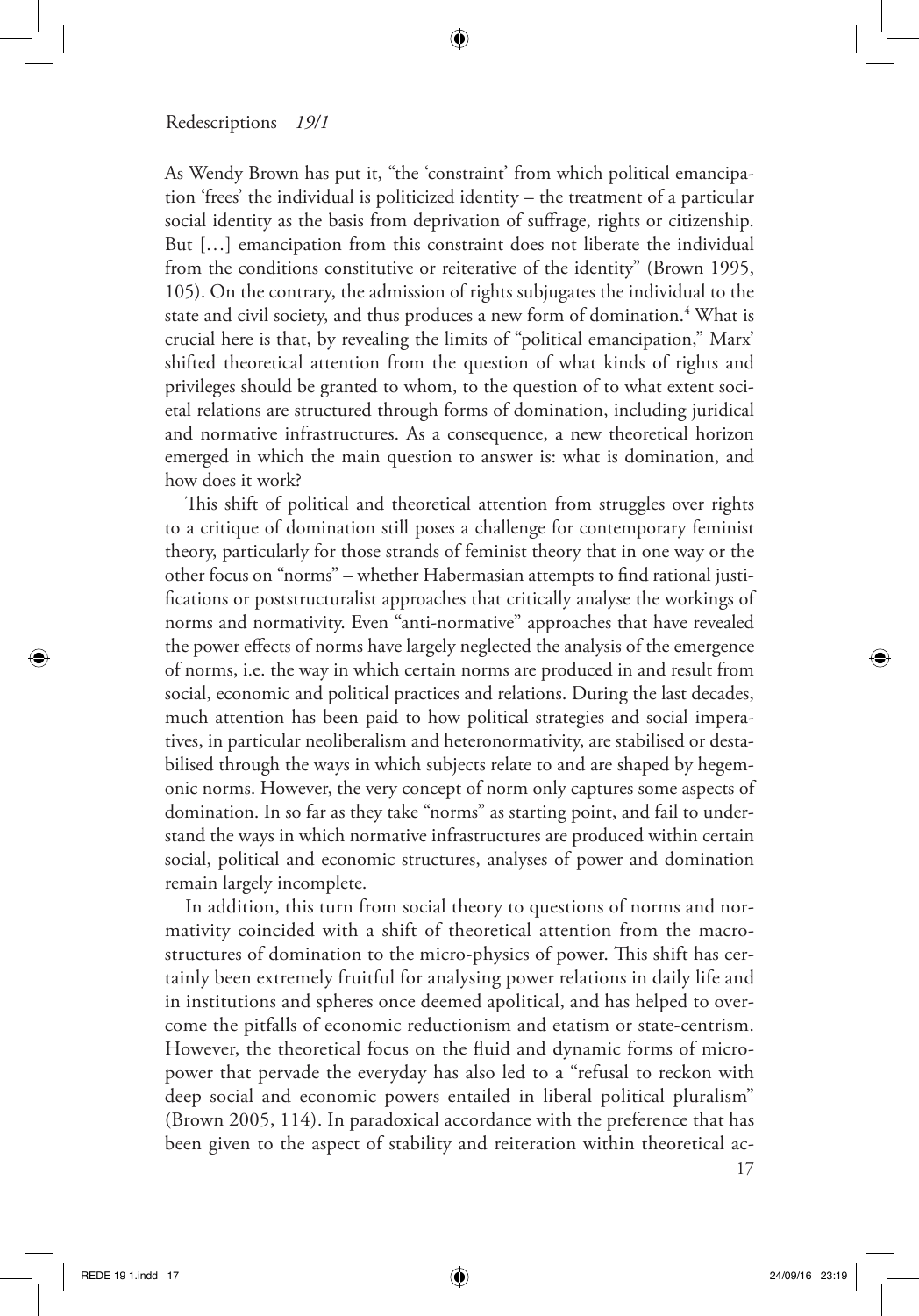counts of subjectivity, feminist political theory has, to a large extent, highlighted the malleability of power relations and avoided theorising about their structural stability.

A critical indicator for both the normative and the micro-political turn is certainly the disappearance of the notion of patriarchy from feminist theory, and with it the attempt to conceptualise gendered forms of domination.<sup>5</sup> Even if it remains an open question as to whether "patriarchy" is a useful concept for theorising domination, the lack of any theoretical discussion pinpointing a specifically feminist notion of domination – that is, a notion that captures the specific forms of power and domination in gender relations – poses a serious problem. It is often assumed that every notion of domination capable of accounting for structural similarities across different societies, diachronically as well as synchronically, fosters Eurocentric and imperial perspectives, and indeed that has often been true of theories of patriarchy. Yet the converse also seems to be the case. To refrain from theoretical and political efforts to analyse both the similarities and the differences among modes of power and domination within and across different societies means to render feminist theory and political discourse susceptible to imperial strategies of culturalising gendered power relations, and to the externalisation of the problem of patriarchal domination onto "other cultures."

Victoria Browne proposes, for example, "a strategic reappraisal of 'patriarchy,' to recover a political interpretation of sexual violence/abuse in terms of structural male power, rather than individual aberration or an 'abuse of power'"(Browne 2014, 9). Referring to recent public debates on sexual violence that obliterate the question of gender hierarchy, she argues that "even if gender categories are multivalent and unstable, feminist analysis does need to be able to explain what makes something an instance of *patriarchal* power relations, rather than 'power relations' more generally" (ibid, 15). In the German context, recent debates about sexism and racism in the wake of the socalled "events in Cologne" have revealed how necessary it is to develop a political understanding of gendered forms of power, violence and domination that make intelligible the different, culturally inflected forms, and the ways in which these forms interfere with one another.<sup>6</sup>

18 In addition, the need for a more structural approach to power and domination in feminist theory also emerges in the context of recent pleas for a re-engagement of feminist theory with capitalism and the economic dimensions of domination. Diana Coole, for example, concludes that a timely understanding of emancipation requires the "recognition of an economic dimension that is complementary and integral to struggles for women's freedoms internationally and to the reinvention of embodied subjectivities as they negotiate the social structures of the twenty-first century" (Coole 2015, 545).<sup>7</sup> The question of how to conceive of "the economy," and of how gendered forms of domination

⊕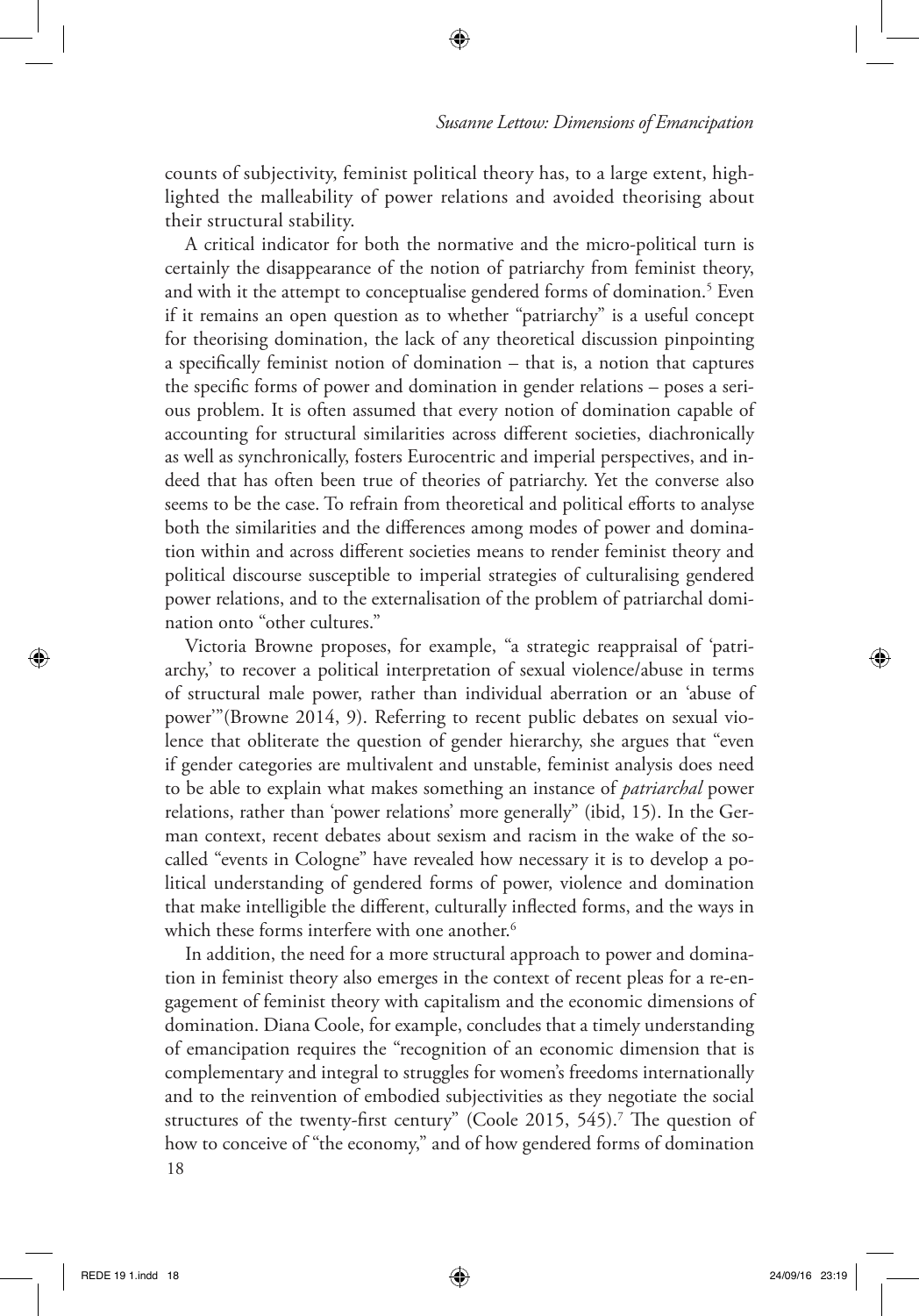structure contemporary capitalism – a question that was debated in the disputes over capitalism and patriarchy in the 1970s – now re-emerges in a new context. Nancy Fraser's argument for a social "re-turn" of feminist theory, and her critique of neoliberal marketization are certainly one of the most explicit attempts to meet this challenge.

⊕

Fraser, to a large extent, builds on the analysis of Karl Polanyi who, in the 1940s, envisioned the welfare state when he called for "social protection". In contrast to Polanyi, Fraser calls for "a new alliance of emancipation with social protection" (Fraser 2013, 240).<sup>8</sup> She challenges Polanyi's ignorance vis-àvis the "oppressive forms of social protection" (ibid, 232), i.e. those regulations of the welfare state that stabilise forms of domination originating not in the economy but, for example, in patriarchal gender relations. Certainly, her reference to "emancipation" as a third strategy beyond social protection and marketisation helps to envision a new political space beyond neoliberal and social democratic policies. However, Fraser relegates patriarchal domination to a "non-economic" sphere. As a consequence, the question how the capitalist economy is entangled with and structured through gendered forms of power and domination remains undertheorised.

This is mainly the case because, in a Polanyian framework, economic processes are reduced to processes of marketisation, and certain entities circulate as commodities which, from a moral or political point of view, should not. This approach, however, neglects to ask why and under what conditions these entities, which Polanyi calls "fictitious commodities" come to circulate in markets.9 In particular, the processes of production and consumption that contribute to the emergence of new commodities are beyond the scope of the analysis. Taking processes of production and consumption into account, however, would reveal that a notion of "the economy" that is restricted to market processes is far too narrow. A critical analysis of these processes, in contrast, makes it necessary to take into account the political, legal and cultural procedures that constitute the production and consumption of the entities which, under certain circumstances, appear on markets as commodities. The commodification of biomaterials such as tissue, sperm or egg cells is a good example here. These processes can hardly be understood without analysing the normative frameworks, the technoscientific developments and imaginaries, and the transformation of modes of living that facilitate the emergence of these new commodities.10 As Athena Athanasiou has put it in her discussion with Butler, "there is nothing merely economic about economics" (Butler and Athanasiou 2013, 39), so that "we need to imagine and enact alternative (that is non-economistic) ways to deploy the concept of 'the economy' beyond its common sense" (ibid., 42).<sup>11</sup>

An alternative concept of the economy that accounts for processes of production, circulation and consumption including their political and cultural dimensions would overcome the tendency to regard gender relations and all

19

⊕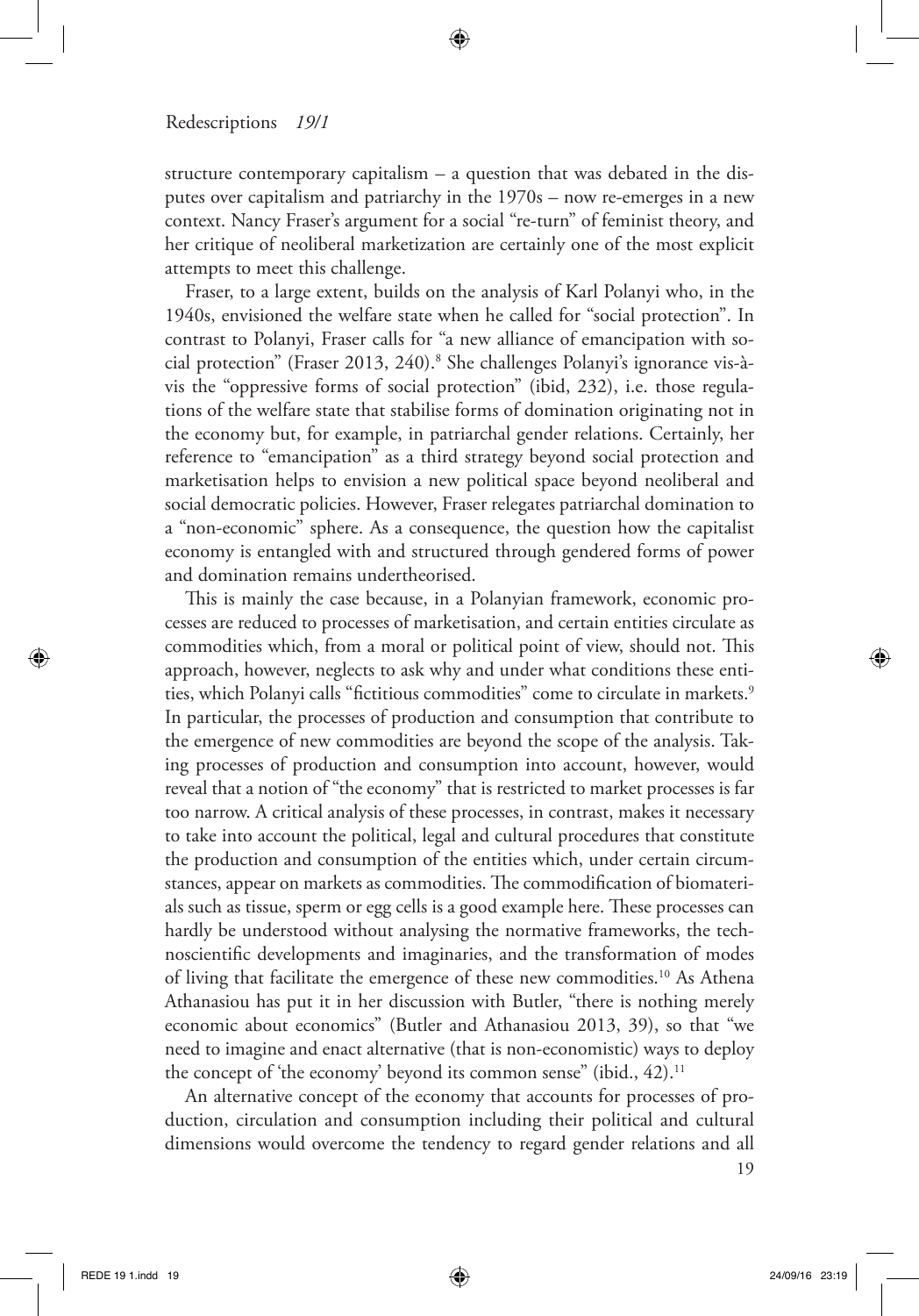# ⊕

## *Susanne Lettow: Dimensions of Emancipation*

forms of production and exchange that do not conform to commodity production or "the market" as inherently non-economic. It would thus be far better prepared to analyse the ways in which capitalist and non-capitalist economic practices co-constitute each other, and thus the ways in which gender relations shape and are shaped through economic processes. As Athanasiou puts it – albeit with a strong focus on normativity – "the challenge today is to better understand how the normativity of the economic in its neoliberal guise is inevitable and fundamentally linked to the reproduction of gender, sexual, kinship, desire, biopolitical (that is biocapital, human capital) normativity" (ibid). The current feminist re-engagements with economic issues and the critique of capitalism thus should, in my view, supplemented by a re-engagement with the concept of domination. The question of how gendered forms of domination are intertwined with other forms of domination, how articulations of domination vary within different societies, and how these different gendered forms of domination interfere with each other in contemporary globalised societies pose a serious challenge to feminist theory.

# **3. Emancipation and the politics of temporality**

"Emancipation," from the late eighteenth century on, no longer referred to a single act within a given, preexistent order, but increasingly to a collective, political process of overcoming domination and transforming the present into a better future. In many cases, the notion acquired an anticipatory, utopian index and came to be connected with ideas of progress that proliferated in nineteenth-century philosophy of history and political discourse. Although the temporal meaning of emancipation was not strictly determined,<sup>12</sup> most theoretical accounts and critiques of emancipation discuss its close relation to the notions of linear time and, as Laclau put it, "secularized eschatologies" (Laclau 1992, 128). In particular the ideas of evolutionary progress and of revolutionary change have been intensely criticised because they articulated the present as a merely transitory state on the way to a better future.

Poststructuralist theories, in contrast, have privileged an understanding of time as repetition, which to a large extent included "a draining of the future from the present" (Brown 2005, 103), or at least a downsizing of the anticipatory horizon.13 As a consequence, social and cultural transformations have largely come to be seen in terms of micrological displacements that occur in the processes of reiterating norms and meanings. Significantly, the emphasis on "revolution" that characterised titles in the 1970s like *Women, The Longest Revolution* (Juliet Mitchell) or *The Dialectic of Sex: The Case for Feminist* 

⊕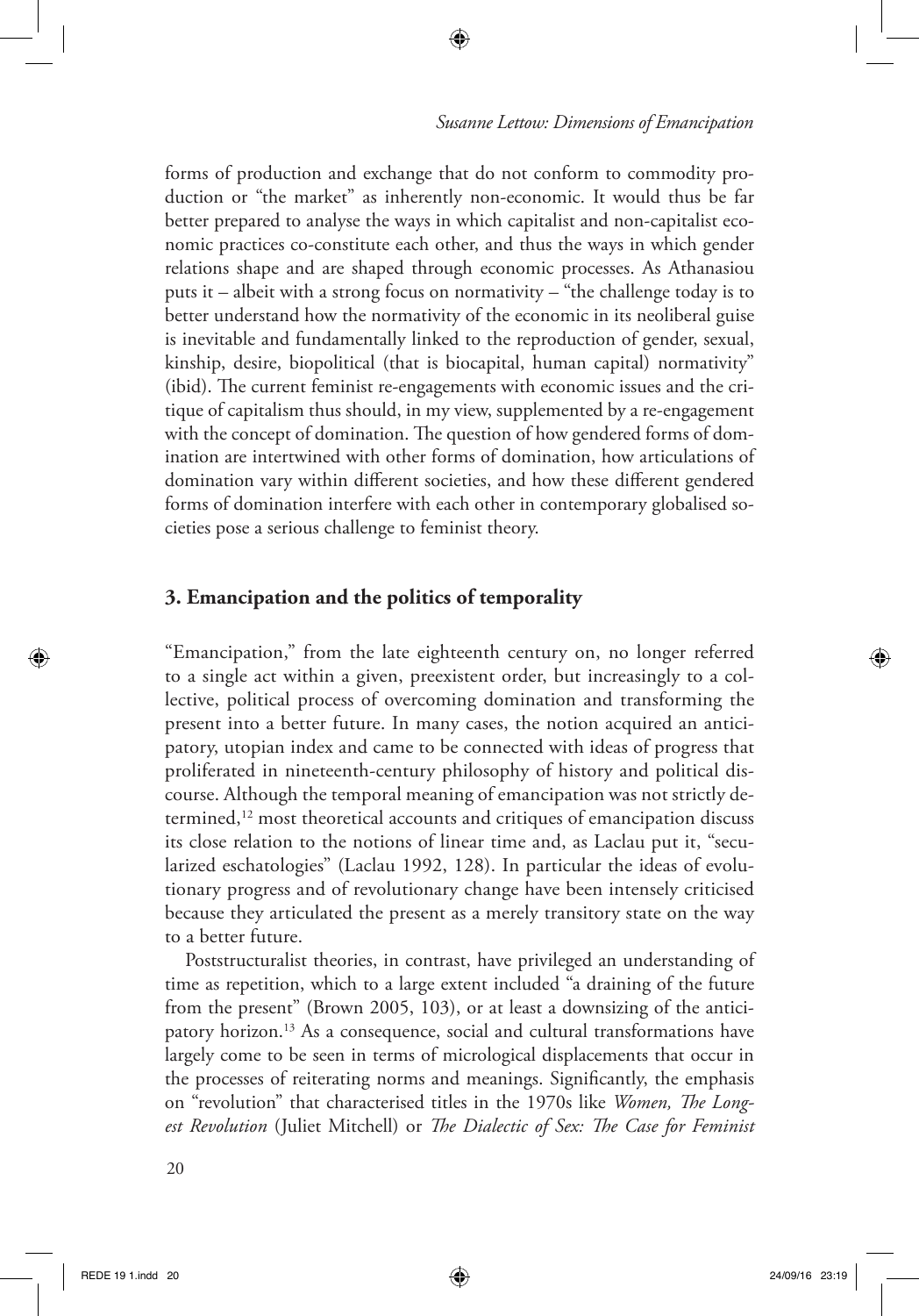# ⊕

# Redescriptions *19/1*

*Revolution* (Shulamith Firestone) more or less vanished. "Feminist revolution – which […] carried the promise of remaking gender and sexuality that itself entailed a radical reconfiguration of kinship, sexuality, desire, psyche, and the relation of the private to the public," Brown stated in 2005, "went awry" (Brown 2005, 105). This "draining" of the future, or its re-articulation in terms of repetition and reiteration, however, is no less informed by a specific philosophy of time and history than are the ideas of progress or revolution. Whether to conceive of temporality in one way or the other certainly is not a question of truth or – ironically – of theoretical "progress"<sup>14</sup> but instead, it relates to certain theoretical and conceptual choices that need to be debated with regard to the avenues they might open or, on the contrary, block off. A reassessment of feminist critiques of linear time, and in particular of the ways in which the temporal dimension of the future has been articulated thus seems to be a timely endeavour in the context of a re-evaluation of the problems and potentials of the concept of emancipation.

Despite their differences, feminist philosophies of sexual difference, deconstructionism, and Deleuzian feminisms to a large extent operate with notions of time and change that build on a Heideggerian notion of repetition as constituting something new through recuperation of the past. "Repetition,"15 Heidegger argues in *Being and Time*, is always a "repetition" of possibilities. It "neither brings back 'what is past', nor does it bind 'the present' back to what is 'outdated'. Arising from a resolute self-projection, repetition is not convinced by 'something past' in just letting it come back as what was once real. Rather, repetition responds to the possibility of existence that has been there." (Heidegger 1927/1996, 352–353) Repetition is thus cast as a process that engenders change and has an anticipatory and transformative dimension. In this vein, Luce Irigaray proposes "to make 'visible,' by an effect of playful repetition, what was supposed to remain invisible: the cover-up of a possible operation of the feminine in language" (Irigaray 1975/1985, 76). Though she does not assume a submerged feminine, Butler likewise conceives of the temporal process in which gender is constituted as a repetition and reiteration of norms. It is in the small fissures between the original version and its repetition that change occurs. As she puts it: It is "by virtue of … reiteration that gaps and fissures are opened up as the constitutive instabilities in such constructions, as that which escapes or exceeds the norm, as that which cannot be wholly defined or fixed by the repetitive labor of that norm" (Butler 1993, 10). In both cases the primary focus is on the relation to the past and the present while the future is reduced to an effect of this relation. It is not conceived of as a dimension that shapes and structures the experience of temporality. In a similar way, Elizabeth Grosz who refers to Deleuze's reading of Nietzsche's idea of the eternal return states that "return is that what initiates and engenders difference" (Grosz 2004, 141). However, Grosz explicitly highlights the central status of

21

⊕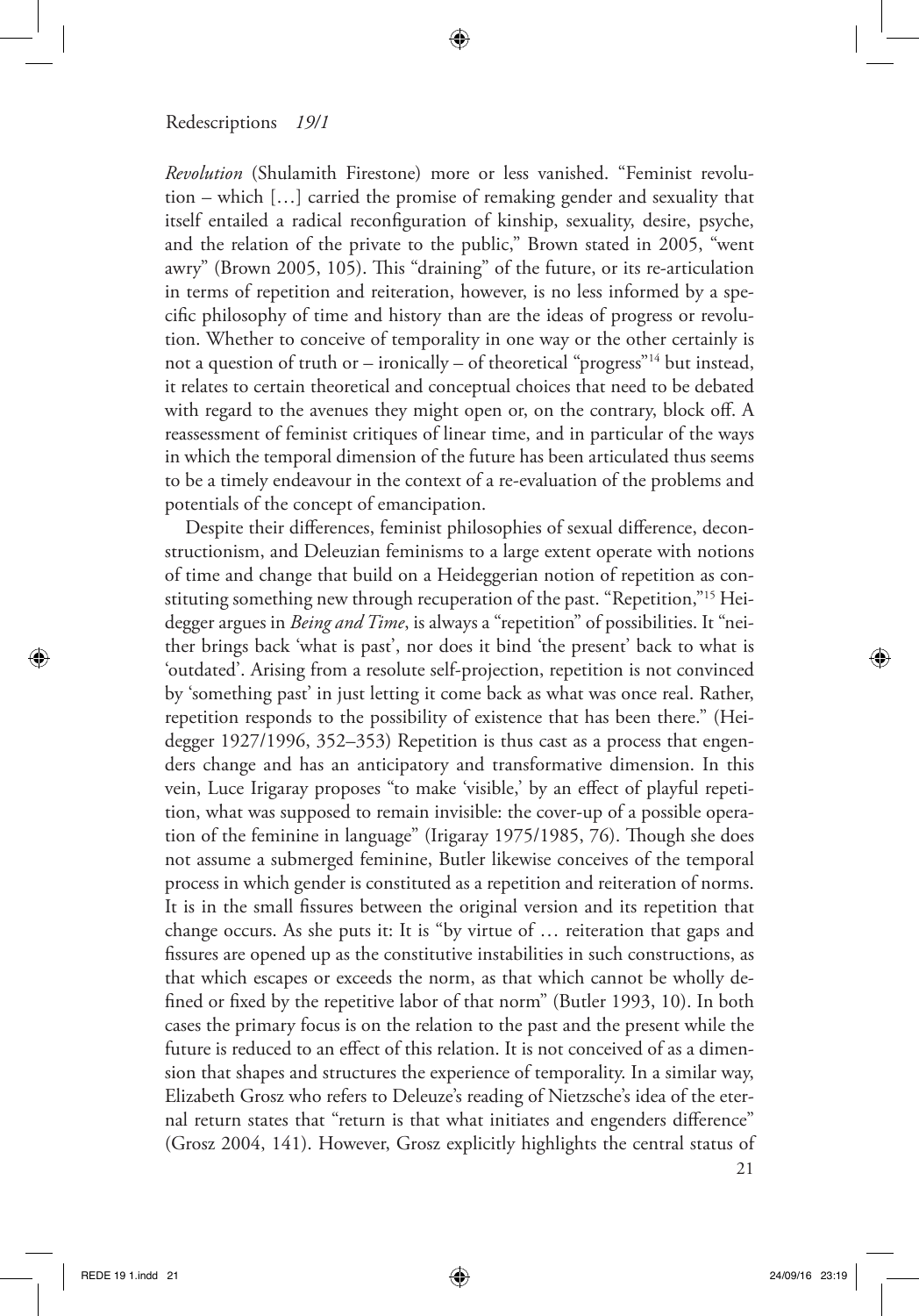the future, and argues that feminist political and cultural struggles are mainly geared towards "making the future different" (ibid, 14). Although she certainly does not devalue the temporal dimension of the future and formulates an understanding of temporality that integrates all three dimensions of past, present and future, she de-politicises the understanding of temporality. This is the case in so far as she equates temporality and becoming with the evolutionary process of life itself. "Life," Grosz puts it, "is a becoming beyond what it is because the past, not fixed in itself, never fixes or determines the present and future but underlies them, inheres in them, makes them rich in resources and forces them to differ from themselves" (ibid, 255). This is certainly a non-deterministic understanding that highlights the openness and unpredictability of processes of becoming. However by introducing evolutionary biology or "life itself" as foundational, ahistorical narrative through which the temporality of social change is articulated, the theoretical and political-ethical problems that initially provoked the critique of the "grand narration" of progress and revolution are not solved but reproduced.

⊕

Problems with regard to the understanding of temporality are certainly not confined to poststructuralist approaches but also persist in critical theory. As Amy Allen has argued, a "progressive philosophy of history … still fuels the anticipatory-utopian aspects of critical theory" (Allen 2015, 524) and fosters the Eurocentric bias of post-Habermasian critical theory. An understanding of emancipation that overcomes such an understanding of historicity should, she argues, refer to Foucault's "philosophical-historical method" that problematizes "our present form of life … by opening up lines of fragility and fracture" within it (ibid, 525). These lines of fragility and fracture destabilize relations of domination and thereby "serve as glimmers or anticipatory illuminations of other possible worlds" (ibid., 526).

22 In addition to Foucault, such an understanding of futurity and anticipation as resulting from a disruption of the present can borrow from Walter Benjamin's critique of progress, and in particular his concept of actualization. "Actualization," for Benjamin means the interruption and arrest of the historical process "in order to inaugurate another possibility" (Brown 2001, 156), as Wendy Brown put it. This idea of futurity results from a re-articulation of the past, which, for Benjamin, is "a making present, a materialization, even a particular production of the present" (ibid.). The past thus contains the possibilities of the future not in the sense that these possibilities just need to unfold; but through an active recuperation of failures and losses, these "lost" possibilities can be transformed into actual ones. In Benjamin's terminology, "remembrance" (*Eingedenken*) is a process which makes "the incomplete (happiness) into something complete, and the complete (suffering) into something incomplete" (Benjamin 1999, N 8,1; 471). Such a critical engagement with the past can be understood as working on both the personal and political

⊕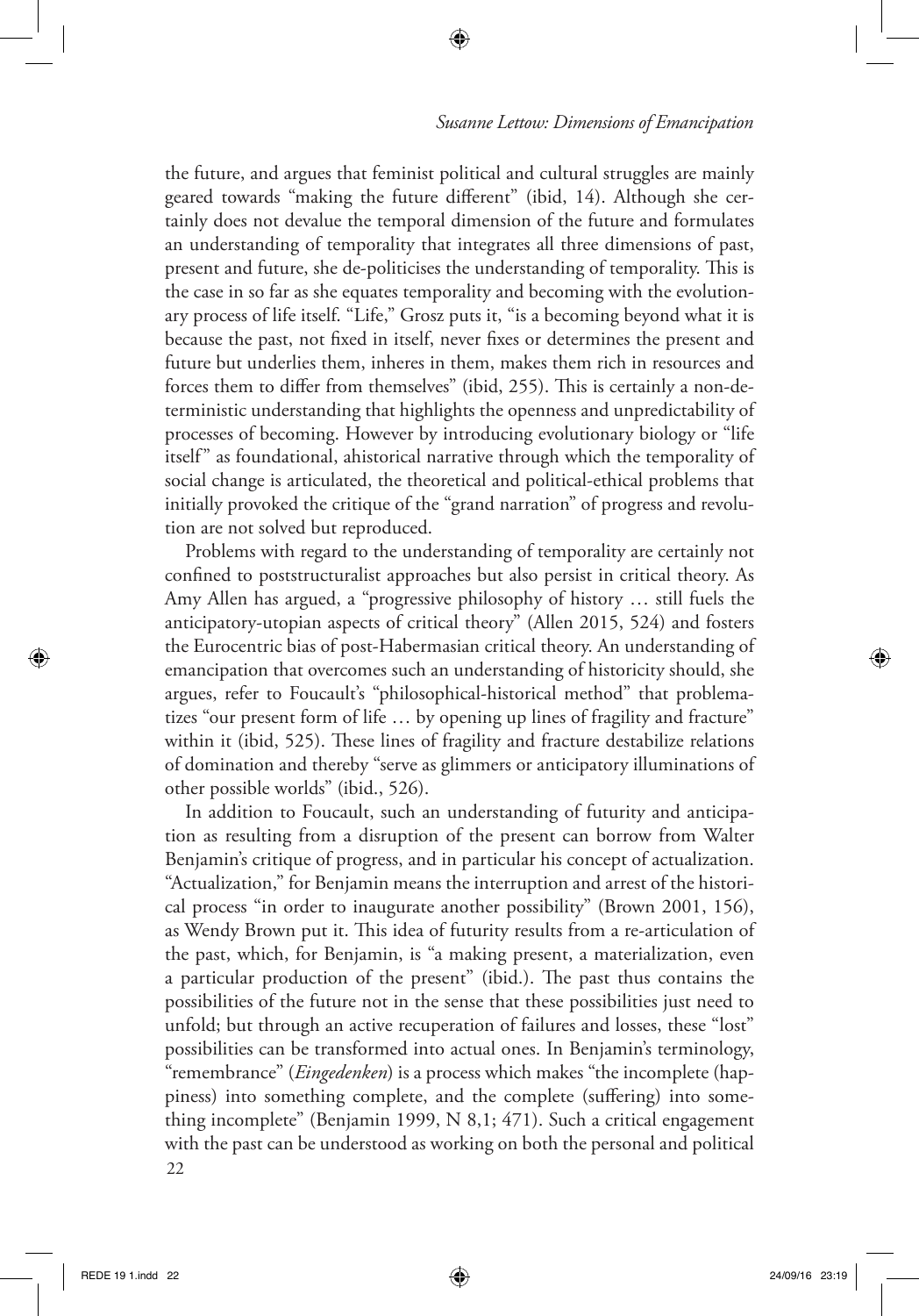levels. An example for this can be found in Sam McBean's reading of Marge Piercy's *Women on the Edge of Time* (1976). With regard to the main character Connie's personal and political and experiences, she concludes that a feminist understanding of futurity "might require considering how the incomplete, the unfinished or even the 'failures' of the past […] open up unforeseen possibilities" (McBean 2014, 46). An emancipatory politics of subjectivity, thus involves critical recuperations of personal and of political "pasts" that constitute new possibilities of personal and societal relations. In contrast to the notion of repetition, a Benjaminian understanding of temporality thereby allows for a more radical understanding of change and transgression – of "leaps" into the past that produce an effective interruption, distortion and reconfiguration of the present.

⊕

With regard to the history of the concept of emancipation and its temporal index, it is however most important to acknowledge that instead of being inherently linked with the notion of progress, the temporal meaning of emancipation has been constantly rearticulated. The struggles over the question of how past, present and future relate to each other must themselves be seen as part of the multiple politics of emancipation. In light of the present economic, political, military, and ecological crises, it seems that once again, the timescales of feminist politics and the relations of past, present, and future need to be reinvented.

# **Conclusion**

⊕

Throughout this article, I have argued that the concept of emancipation and its ambivalent legacies may prompt a rethinking of feminist theory and offer a useful springboard to scrutinise assumptions that are widely taken for granted. As is the case with other concepts of political philosophy and political language, such as freedom, autonomy or justice, it is probably the concept's constitutive openness that renders it so productive. Indeed, rather than designating an "abstract utopia" or a norm, "emancipation" seems best to be understood in a "negativistic" way, as Amy Allen has argued. As an ongoing process of critique and subversion, the meaning of emancipation thus depends on situated re-articulations. For developing such an open understanding of emancipation, the perspective of conceptual history is particularly helpful. In contrast to oversimplifying critiques of "emancipation" that reduce it to liberal equal rights policies, or worse to articulations of emancipation as an ideological norm to which people have to adjust,<sup>16</sup> the history of the concept of emancipation reveals that the politicalisation and temporalisation of "emancipation" in the late eighteenth and early nineteenth centuries, which correlated with the

↔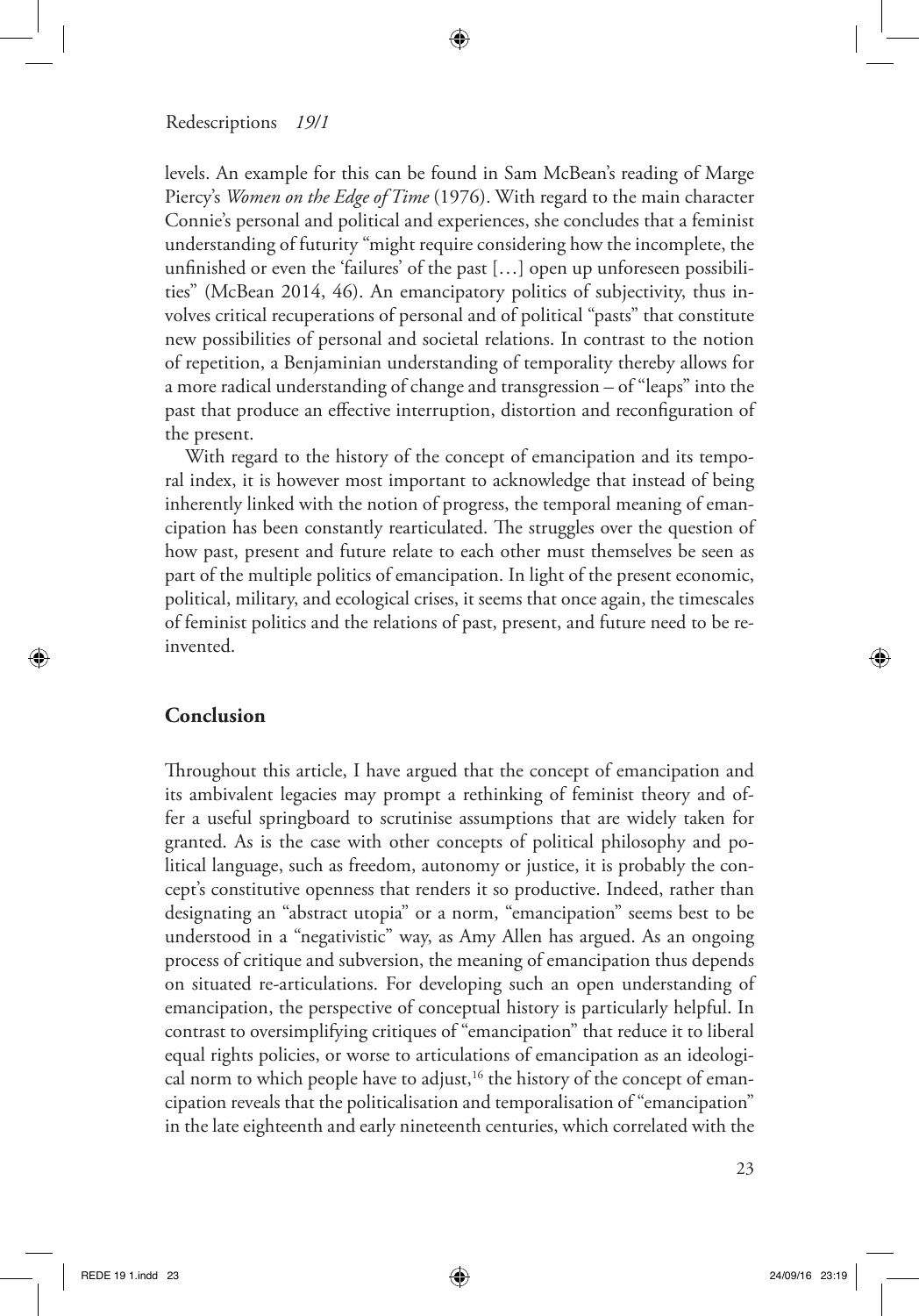emergence of a politics of subjectivity, constituted a political concept through which claims and hopes of overcoming domination that go far beyond liberal and neoliberal horizons, not to say their authoritarian complements, can be articulated. In this sense, "emancipation" is an indispensable concept of the political language of feminism.

# **Endnotes**

- 1 *In Undoing the Demos. Neoliberalism's Stealth Revolution* Wendy Brown has recently argued that neoliberalism understood as "a peculiar form of reason that configures all aspects of existence in economic terms, is quietly undoing basic elements of democracy" (Brown 2015, 17). She claims that neoliberalism undermines all forms of subjectivity that do not fit the model of the homo economicus but belong to the preconditions of democratic political engagement and thus democracy itself. The recent rise of right-wing populist movements and parties throughout Europe that articulate feelings and experiences of dispossession in a way that reinforces neoliberal processes of de-solidarisation within, among and beyond European societies seems to confirm her analysis.
- 2 Bargetz refers to Jacques Rancière's concept of the "distribution of the sensible". She argues that "thinking through the distribution of emotions makes it possible to grasp the historically specific distribution of the sensible that privileges the emotions of certain people over those of others and, by doing so, it is also able to consider how politics are affectively translated." (Bargetz 2015, 92.)
- 3 Original translation: "men".
- 4 "Equality before the law," as Joan Scott summarizes Marx's argument, "works by abstracting individuals from the power relationships in which they are located. The extension of emancipation to previously excluded groups does not alter structures of domination in the social realm. Instead it naturalizes those structures by relegating them to civil society – removing them as objects of political attention" (Scott 2012, 150). The modern differentiation between state and civil society thus installs a particular form of domination.
- 5 Browne suggests that "patriarchy" which she understands as "a concept developed by feminist theorists in the 1970s to name the workings of male power, privilege, domination and violence" is a "silent or missing concept" in contemporary feminism (Browne 2014, 9). This does not mean that the concept of patriarchy has vanished entirely from feminist discourse, but it has not – since the early 1990s – inspired much theoretical work.
- 6 On December 31, women who came to celebrate New Year's Eve in the city streets of Cologne were sexually assaulted en masse by mostly immigrant men who had gathered in front of the main station. Right-wing movements, parties and media immediately exploited these events for racist and anti-refugee campaigns. The German weekly *FOCUS*, for example, published a cover showing a white female body with marks of black hands against which the woman seeks to defend herself. On the subsequent discussion and the self-justification of the chief editor of *FOCUS*

⊕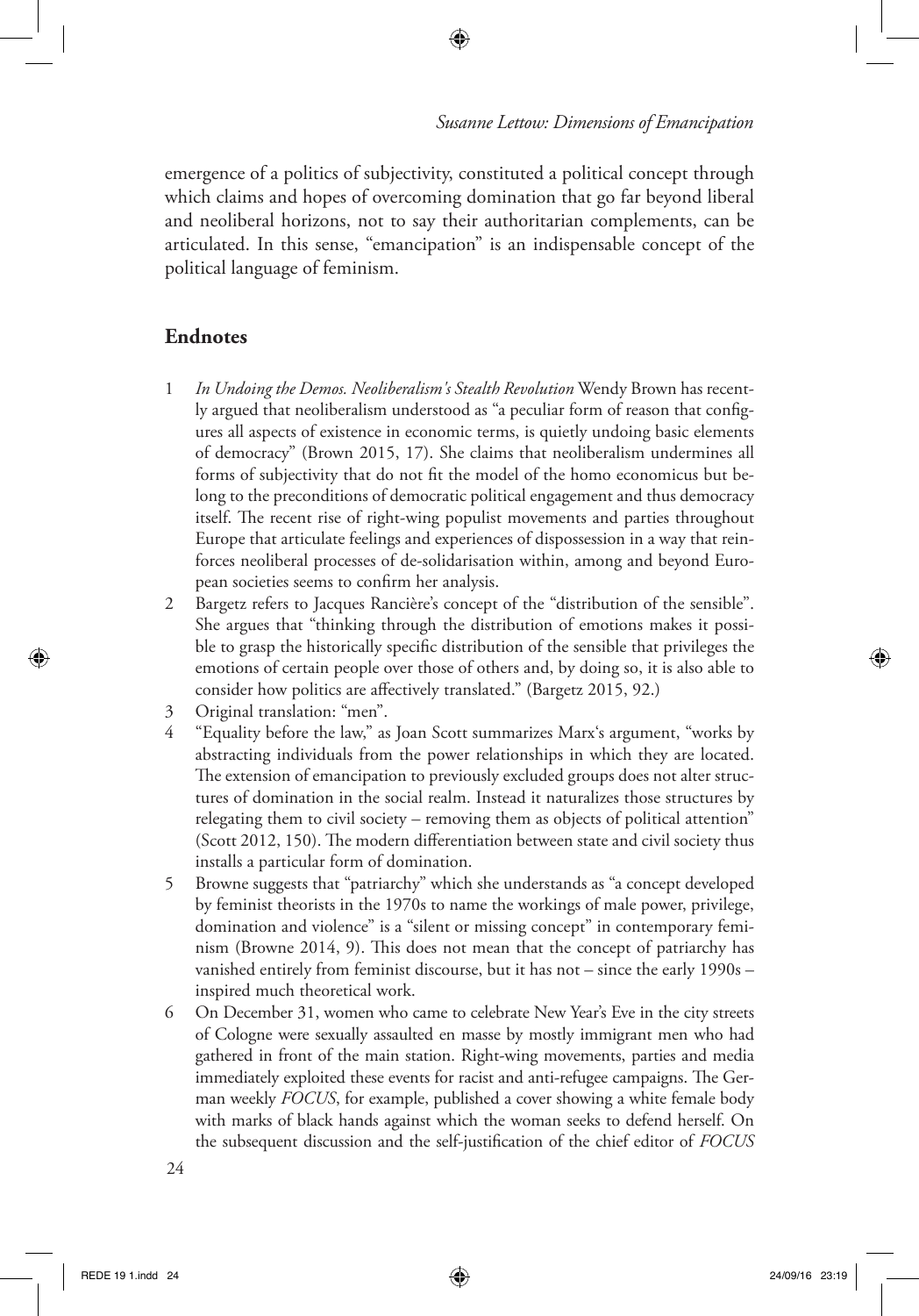see *Der Tagesspiegel*, 11.1.2016. http://www.tagesspiegel.de/medien/focus-chef-verteidigt-umstrittenes-cover-medien-diskussion-geht-weiter-wir-bilden-ab-was-leider-passiert-ist/12810242.html. Feminists, in contrast, pointed to the patriarchal "blind spots" of the German law and the respective behaviour of the police: Not only had the police, although aware of the events, remained largely passive, but even those few men who could be identified and arrested could not be prosecuted for sexual assault because German law punishes sexual assaults only in very specific cases – for example, if the woman can prove she has bodily defended herself, which obviously can hardly be the case if the assault is rapid and unexpected.

- 7 See also Sigridur Thorgeirsdottir 2015. Dependency and Emancipation in the Debt-Economy: Care-Ethical Critique of Contractarian Conceptions of the Debtor-Creditor-Relation. *Hypatia. A Journal of Feminist Philosophy* Vol. 30, Is 3, 564–579.
- 8 Fraser argues that in the second half of the twentieth century, "struggles for emancipation," in particular by feminists, "directly challenged oppressive forms of social protection" (Fraser 2013, 232), and thus those regulations of the welfare state that stabilized forms of domination originating not in the economy, but in society. This led to an uneasy affiliation with neoliberal strategies of marketisation, so that the "dream of women's emancipation" was "harnessed to the engine of capital accumulation" (ibid., 240).
- 9 For Polanyi, land, labor and money are "fictitious" commodities because they are, originally, not produced for the market.
- 10 For a critical analysis of these processes see for example Melinda Cooper, Catherine Waldby 2014. *Clinical Labor: Tissue Donors and Research Subjects in the Global Bioeconomy.* Durham and London: Duke University Press.
- 11 Cf. Butler's earlier critique of Nancy Fraser's opposition between distribution and recognition: Judith Butler 1998. Merely Cultural? *New Left Review* Is 227, January 1998, 33–44.
- 12 Reading documents from the period reveals that temporalisation not only meant highlighting futurity and the expectation of a better "tomorrow"; it also meant linking contemporary struggles with historical ones and construing genealogies. Joseph T. Wilson, for example, opens his account of the abolition of slavery in the United States with a list of the successes of emancipation from the early twelfth to the late nineteenth century (Wilson 1881).
- 13 Brown here discusses the implications of the loss of the "promise of revolution" (Brown 2005, 102), and the process of mourning that follows this loss. "Mourning revolution is […] mourning a particular kind of futurity, a specifically modernist kind of rightful expectation, a temporality we do not yet know to live without." (ibid., 103)
- 14 On this point see also Browne 2014.
- 15 Joan Stambaugh here and in the following translates "Wiederholung" as "retrieve".
- 16 Scott argues that an ideological understanding of emancipation prevails in contemporary debates about the place of Muslims in Western societies. In neo-racist discourse, "the issue is not so much whether to confer rights on or to extend equality to these newer residents of European nations, but whether they are psychologi-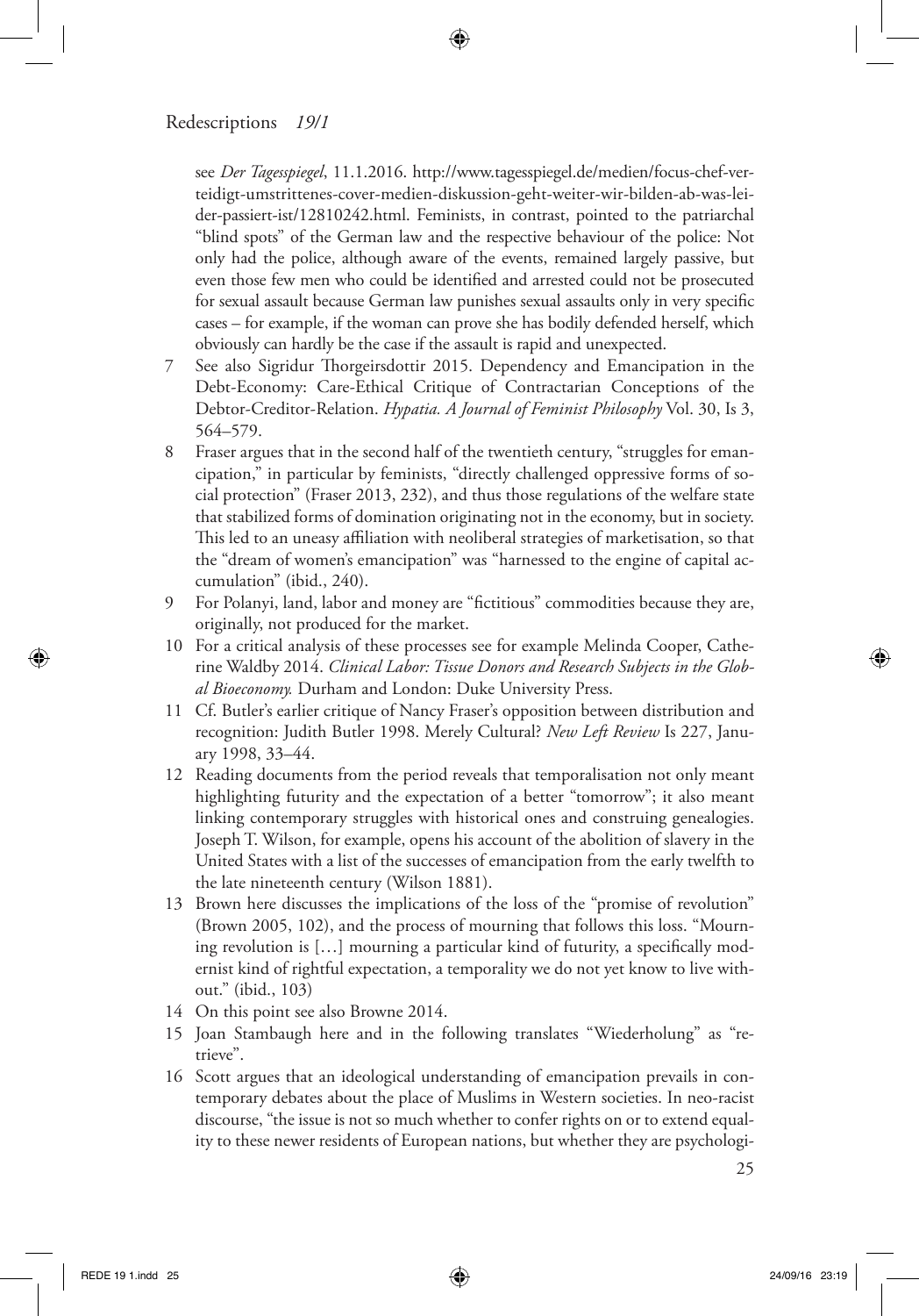cally sufficiently emancipated and/or egalitarian to be eligible for full membership and permanent inclusion" (Scott 2012, 154). Sara Farris has further elaborated on this critique of "emancipation as an end without means," i.e. the articulation of "emancipation" – the internalization of Western "values"– as a subjective precondition for the full admission to political, economic, social and cultural rights (Farris 2014, 301).

# **References**

- AHMED, Sara 2010. *The promise of happiness.* Durham, N.C., and London: Duke University Press.
- ALLEN, Amy 2015. Emancipation without Utopia: Subjection, Modernity and the Normative Claims of Feminist Critical Theory. *Hypatia. A Journal of Feminist Philosophy*, 30:3, Summer 2015, 513–29.
- ALLEN, Amy 2008. *The Politics of Our Selves. Power, Autonomy, and Gender in Contemporary Critical Theory.* New York: Columbia University Press.
- BARGETZ, Brigitte 2015. The Distribution of Emotions: Affective Politics of Emancipation. *Hypatia. A Journal of Feminist Philosophy,* 30:3, Summer 2015, 580–96.
- BENJAMIN, Walter 1999. *The Arcades Project*, translated by Howard Eiland and Kevin MacLaughlin. London and Cambridge, Mass: Belknap Press.
- BENHABIB, Seyla 1995. Feminism and postmodernism. In Seyla Benhabib, Judith Butler, Drucilla Cornell (eds), *Nancy Fraser Feminist contentions: A philosophical exchange.* London and New York: Routledge.
- BRAIDOTTI, Rosi 2002. *Metamorphoses: Towards a materialist theory of becoming.*  Cambridge, UK: Polity Press.
- BROWN, Wendy 2015. *Undoing the Demos. Neoliberalism's Stealth Revolution.* New York: Zone Books.
- BROWN, Wendy 2005. Feminism Unbound: Revolution, Mourning, Politics. In *Edgework. Critical Essays on Knowledge and Politics.* Princeton: Princeton University Press, 98–117.
- BROWN, Wendy 2001. Introduction. In *Politics out of History.* Princeton: Princeton University Press, 3–17.
- BROWN, Wendy 2001. Spectres and Angels: Benjamin and Derrida. In *Politics out of History*. Princeton: Princeton University Press, 138–177.
- BROWN, Wendy 1995. Rights and Losses. In *States of Injury. Power and Freedom in Late Modernity.* Princeton: Princeton University Press, 96–134.
- BROWNE, Victoria 2014. The persistence of patriarchy: Operation Yewtree and the return to 1970s feminism. *Radical Philosophy*, Is 188, Nov/Dec 2014, 9–19.
- BUTLER, Judith 1998. Merely Cultural? *New Left Review*, Is 227, January 1998, 33–44.
- BUTLER, Judith 1993. *Bodies that matter. On the discursive limits of 'sex'.* London and New York: Routledge.
- BUTLER, Judith 1990. *Gender trouble.* London and New York: Routledge.

◈

<sup>26</sup>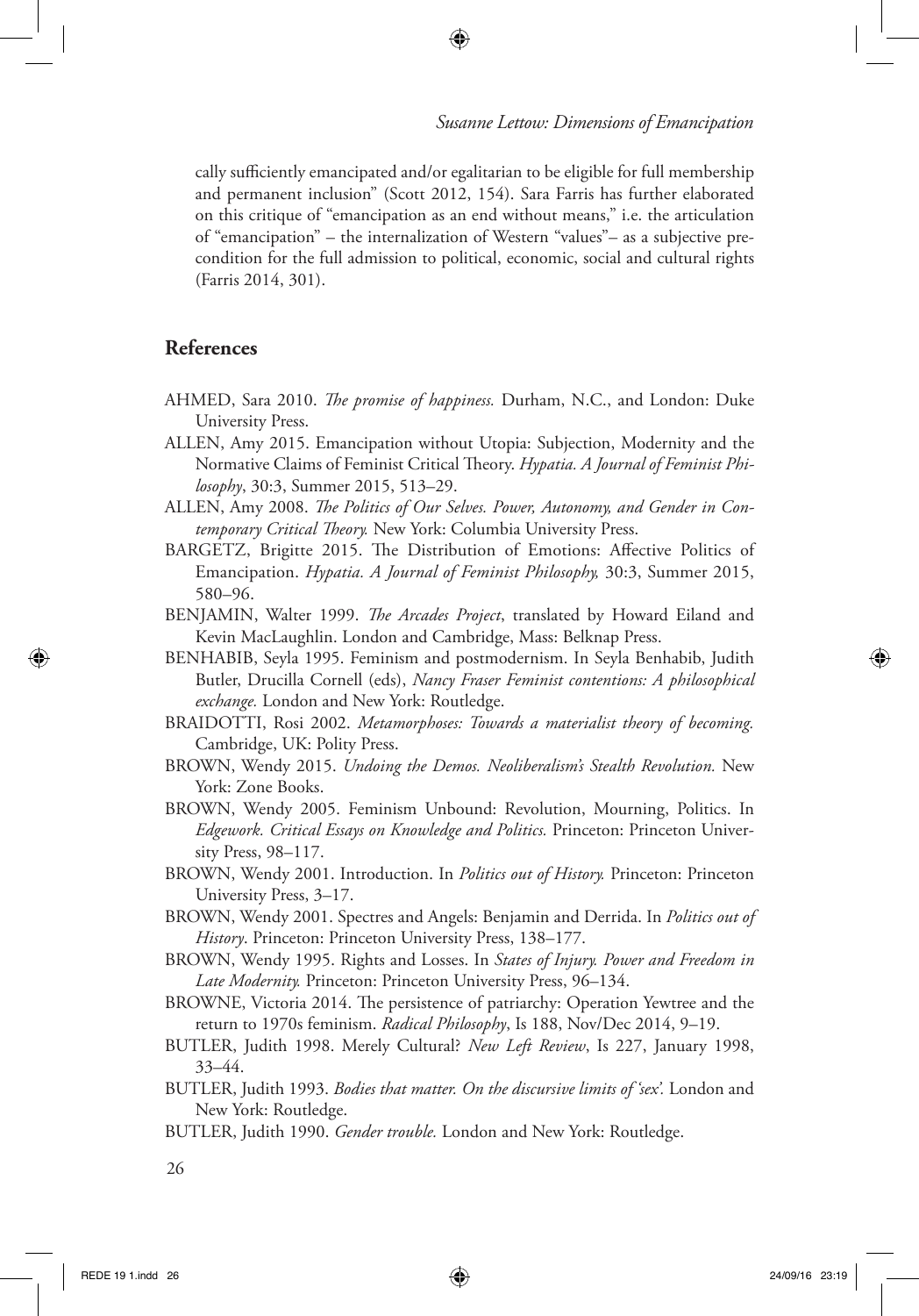- BUTLER, Judith, Athena Athanasiou 2013. *Dispossesion: The Performative in the Political.* Cambidge and Malden: Polity Press.
- COOLE, Diana 2015. Emancipation as a Three-Dimensional Process for the Twenty-First Century. *Hypatia. A Journal of Feminist Philosophy,* 30:3, Summer 2015, 530–46.
- COOPER, Melinda, Catherine Waldby 2014. *Clinical Labor: Tissue Donors and Research Subjects in the Global Bioeconomy.* Durham and London: Duke University Press.
- Der Tagesspiegel: "Focus"-Chef verteidigt umstrittenes Cover. Medien-Diskussion geht weiter. "Wir bilden ab, was leider passiert ist", 11.1.2016, http://www.tagesspiegel.de/medien/focus-chef-verteidigt-umstrittenes-cover-medien-diskussion-geht-weiter-wir-bilden-ab-was-leider-passiert-ist/12810242.html, last access 1.6.2016.
- FARRIS, Sara R. 2014. From the Jewish Question to the Muslim Question. Republican Rigorism, Culturalist Differentialism and Antinomies of Enforced Emancipation. *Constellations,* Vol 21, Is 2, June 2014, 296–307.
- FOUCAULT, Michel 1984. What is Enlightenment? Paul Rabinow (ed.), *The Foucault Reader.* New York: Pantheon Books, 32–50.
- FRASER, Nancy 2015. Between Marketization and Social Protection: Resolving Feminist Ambivalence. In *Fortunes of Feminism.* London: Verso, 53–82.
- FRASER, Nancy 2015. Struggle over Needs: Outline of a Socialist-Feminist Critical Theory of Late-Capitalist Political Culture. In *Fortunes of Feminism.* London: Verso, 53–82.
- GRAMSCI, Antonio 1999. *Selections from the Prison Notebooks*, edited and translated by Quentin Hoare and Geoffrey Nowell Smith. London: ElecBook.
- GROSZ, Elizabeth 2004. *The Nick of Time. Politics, Evolution, and the Untimely.* Durham und London: Duke University Press.
- HEIDEGGER, Martin 1996. *Being and Time* (1927), translated by Joan Stambaugh. Albany, NY: SUNY Press.
- IRIGARAY, Luce 1985. The power of discourse and the subordination of the feminine (1975). In *This Sex Which Is Not One*. Ithaca and New York: Cornell University Press.
- KANT, Immanuel 2003. An answer to the question: What is enlightenment? (1784). In *Political Writings*, edited by H. Reiss. Cambridge: Cambridge University Press.
- KOSELLECK, Reinhart 2002. The limits of emancipation: A conceptual-historical sketch. In *The practice of conceptual history: Timing history, spacing concepts.* Stanford: Stanford University Press.
- KOSELLECK, Reinhart, Karl Martin Grass 1992. Emanzipation. In Otto Brunner, Werner Conze, Reinhart Koselleck (eds.), *Geschichtliche Grundbegriffe: Historisches Lexikon zur politisch-sozialen Sprache in Deutschland,* Vol. 2. Stuttgart: Klett-Cotta, 153–97.
- LACLAU, Ernesto 1992. Beyond Emancipation. In Jan Nederveen Pieterse (ed), *Emancipations, Modern and Postmodern*. London: Sage, 121–38.
- MCBEAN, Sam 2014. Feminism and futurity: revisiting Marge Piercy's Woman on the Edge of Time. *Feminist Review,* Vol. 107, May 2014, 37–56.
- SCOTT, Joan Wallach 2012. The vexed relationship of emancipation and equality.

◈